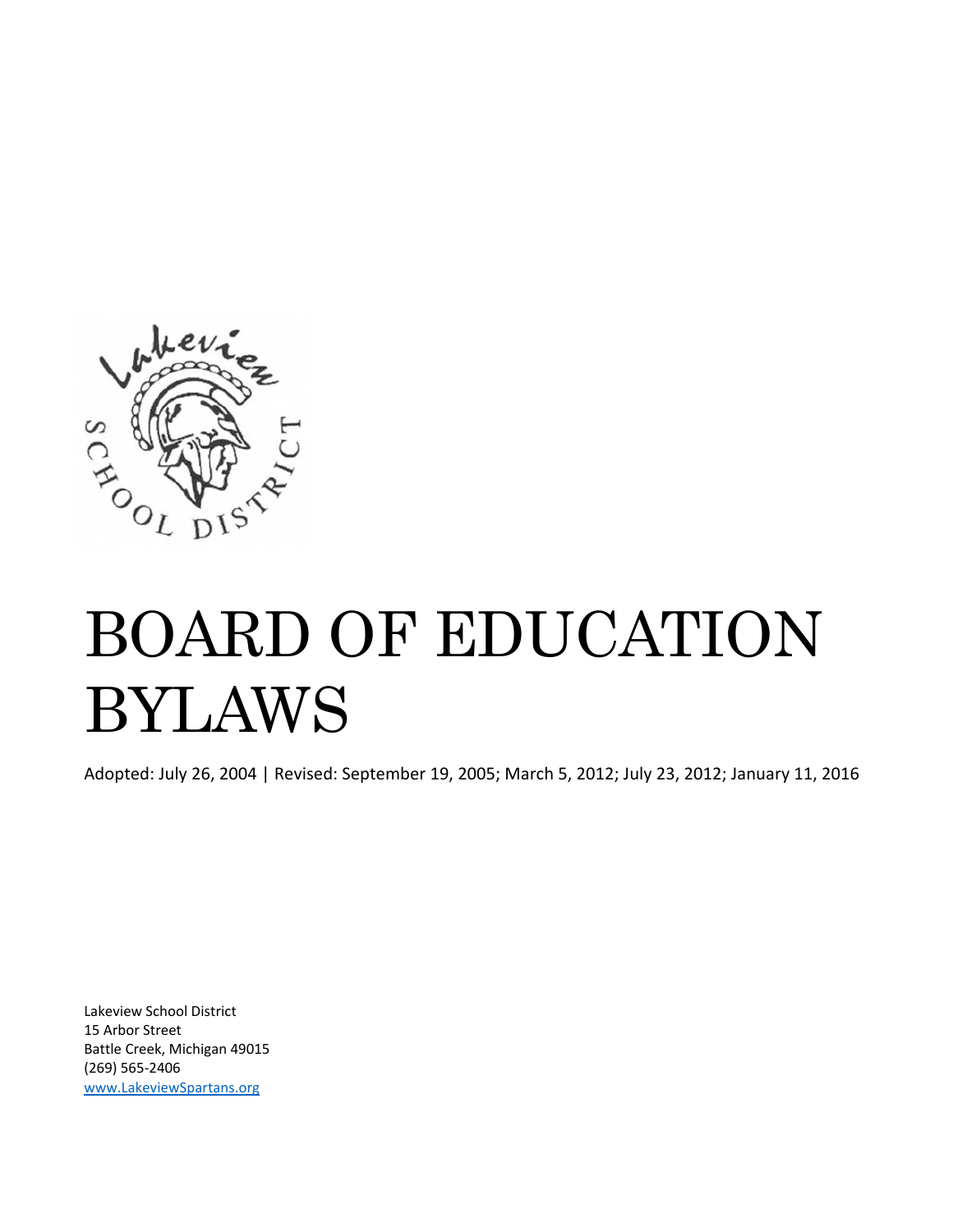

## **ARTICLE I - Board Authority and Powers**

#### **AUTHORITY**

The official name of the school district shall be the Lakeview School District, Calhoun County, Michigan. The legal basis for the Lakeview School District is vested in the will of the people as expressed in the Michigan Constitution, the statutes pertaining to education, various court interpretations and the powers implied by the above. The supervision of the District shall be conducted by the Board of Education, hereinafter sometimes referred to as the "Board", which is constituted and is governed by the laws of the State of Michigan.

#### **POWERS**

The District shall operate as a general powers school district. As such, it has all of the rights, powers, and duties expressly stated in statute as it relates to the operation of the District in the interests of public elementary and secondary education in the District, including, but not limited to, all of the following:

- A. Educating students. In addition to educating students in grades K‐12, this function may include operation of preschool, childcare and community services programs.
- B. Providing for the safety of students while traveling overnight on school‐sponsored trips.
- C. Acquiring property or disposing of property.
- D. Acting on the hiring or resignation/termination of professional staff.
- E. Borrowing money and pledging District funds for repayment; and qualifying for state‐school aid and other public or private money from local, regional, state, or federal sources.
- F. Hiring an independent auditor to annually review District finances.

The Board also has authority, based on statute, to make decisions regarding the following subjects without resort to prior bargaining:

- A. The starting day for the school year and the amount of student contact time to receive full state school aid.
- B. The decision whether or not to participate in Schools of Choice.
- C. The decision whether or not to permit authorization of charter schools (public school academies).
- D. Decisions regarding contracting with outside parties for non-instructional support services.
- E. Decisions regarding the use of experimental or pilot programs.

All administrative responsibilities are delegated to the Superintendent.

#### **SELECTION OF A SUPERINTENDENT**

The Board of Education shall exercise its executive power in part by the appointment of a Superintendent who shall enforce the statutes of the State of Michigan, rules of the State Board of Education and the policies of this Board.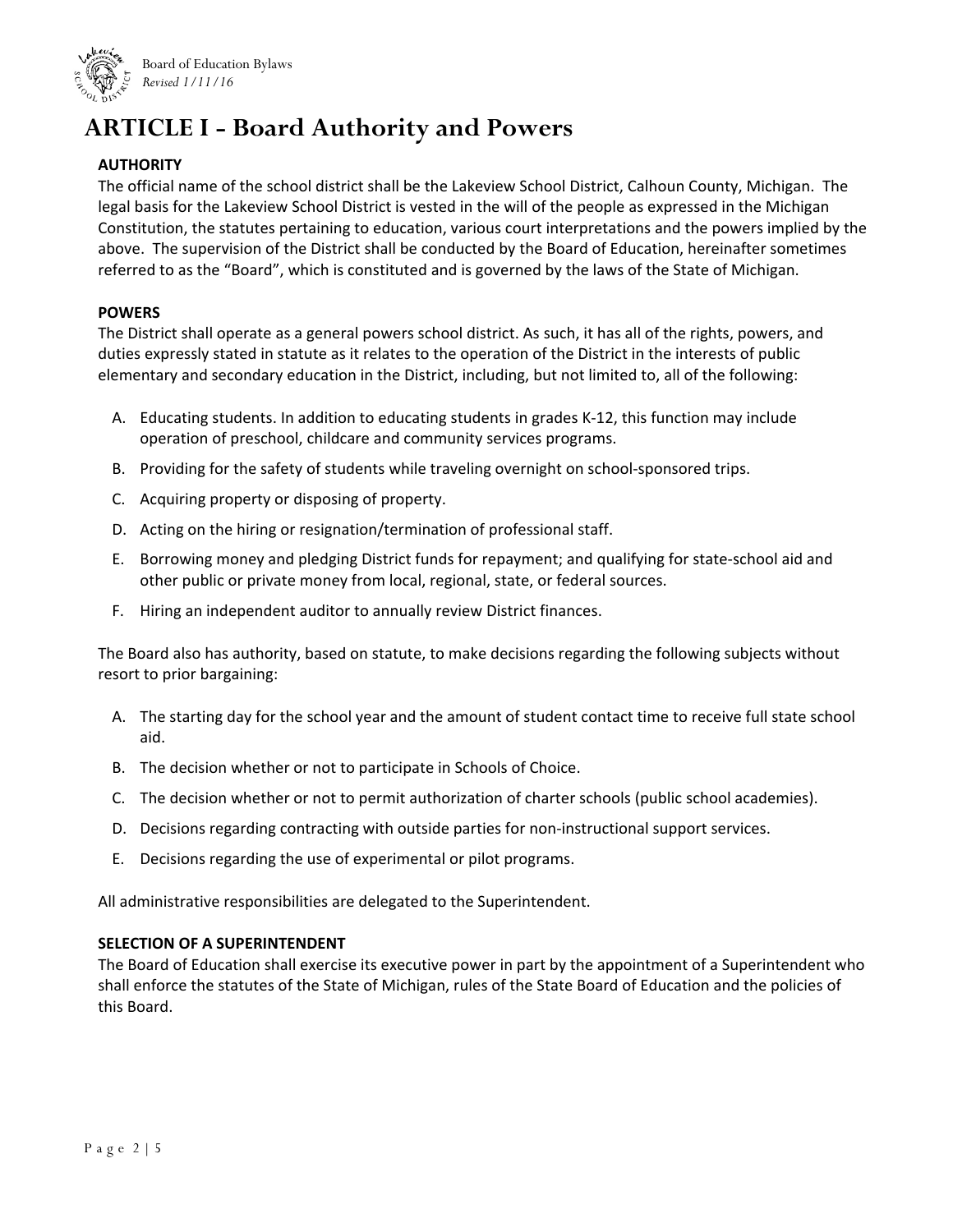

### **ARTICLE II – Global End Statement**

The purpose of the Lakeview School District Board of Education is to represent the public's interest in providing educational programs in a safe learning environment that develop knowledgeable, healthy, socially responsible citizens that can live and work in a global society.

### **ARTICLE III - Purpose**

The Board of Education shall establish policies which will ultimately result in the educational achievement of all District students around the Board's End Statements. The Board shall establish measures to evaluate progress on their policies. The measurement tool by which the District will be evaluated is through the Board's End Statements. The Board will do this work within the financial limitations of the District.

## **ARTICLE IV - Board Legal Functions**

The Board considers that its most important legal functions fall into the following categories:

#### **LEGISLATIVE OR POLICY MAKING**

The Board is responsible for the development of bylaws and policies and for the employment of a Superintendent who will carry out the Board's policies through the development and implementation of regulations.

#### **EVALUATION OF BOARD MISSION AND BOARD END STATEMENTS**

The Board is responsible for ensuring that data and information collected, analyzed and used demonstrates progress toward the Board's End Statements. The results of this analysis and discussion will be used to drive future educational program work.

#### **FINANCIAL RESOURCES**

The Board is responsible for adopting a balanced budget in support of educational programs. The Board is responsible for exercising control over the finances of the District to assure proper use of and accounting for all District funds.

#### **SCHOOL FACILITIES**

The Board is responsible for providing suitable facilities in support of teaching and learning. The Board is also charged with developing a comprehensive long-term facilities plan. Part of this responsibility includes building community support for the comprehensive plan.

#### **JUDICIAL**

The Board may serve as a "court of appeal" in instances where there is a direct violation of Board policy and the internal grievance process has been followed and exhausted. The Board may exercise the above legal powers and duties only when convened in a legally constituted Board meeting. The Board shall retain a qualified attorney and/or legal firm to support the Board as it carries out its legal functions.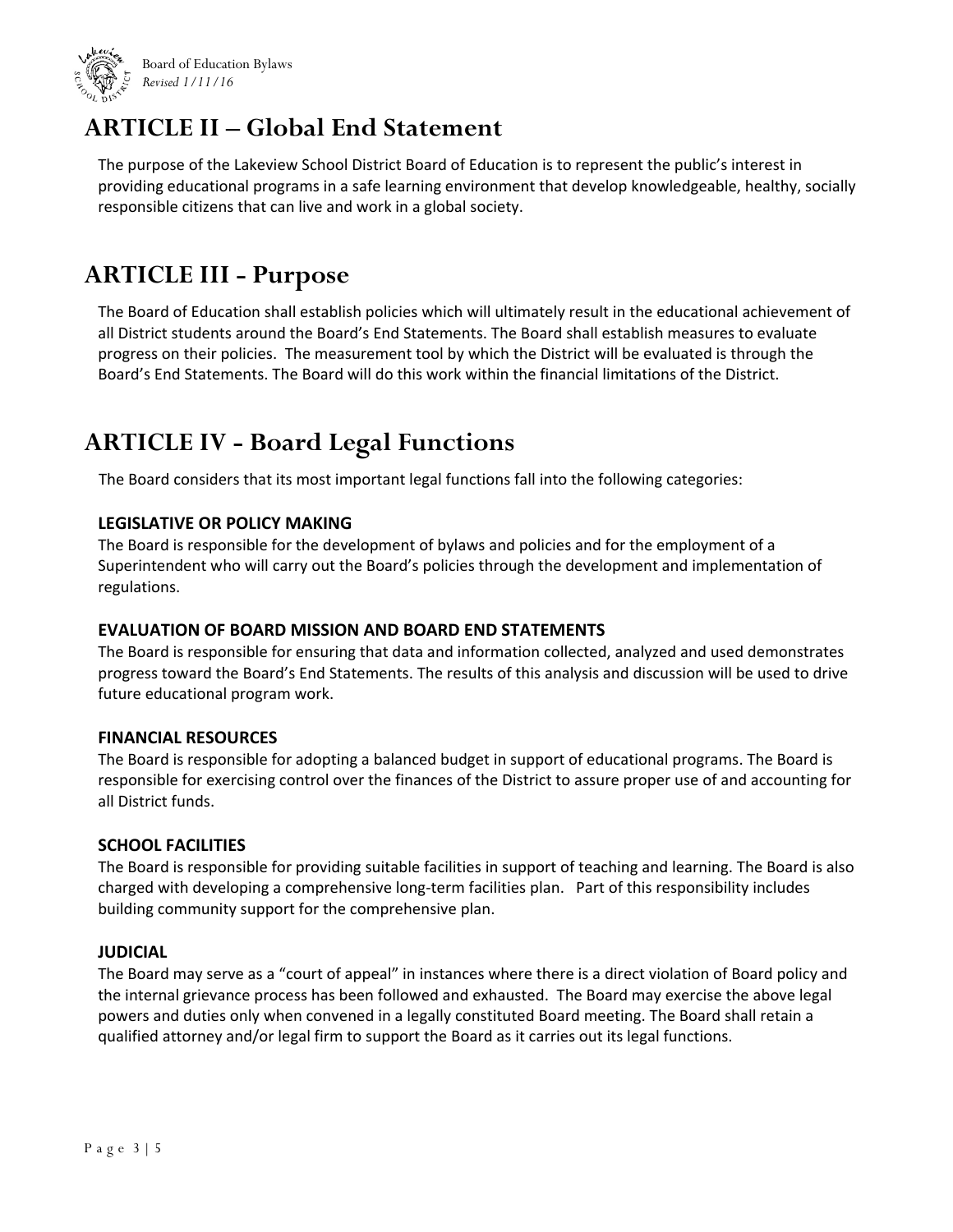

## **ARTICLE V - Board Membership, Election and Orientation**

#### **MEMBERSHIP**

The Board is composed of seven (7) members serving six (6) year terms and elected in accordance with Michigan law. The officers of the Board shall be the President, Vice‐President, Secretary and Treasurer. All officers shall be Board members.

#### **SCHOOL BOARD VACANCY**

Board vacancies shall be filled in accordance with Michigan Election Law (MCL 168.311). If a majority of the positions are vacant at the same time, the remaining members shall immediately call a special election to fill the vacancies.

#### **RECALL**

Any member of the Board may be recalled pursuant to Michigan Election Law (MCL 168.316).

### **ARTICLE VI - Board Meetings**

#### **ANNUAL ORGANIZATIONAL MEETING**

The annual meeting of the Board of Education shall be held on or before the fourth Monday of July each year.

#### **BOARD OFFICER ELECTIONS**

The election of Board officers shall occur at the January regular meeting of the Board each year. The nominating committee will recommend the slate of officers to the full Board. The most senior Board member will chair the Board's organizational meeting until a new president is elected.

#### **REGULARLY SCHEDULED MEETINGS**

The Board shall hold at least one regular meeting each month. A notice of the regular meeting schedule shall be posted within ten days after the organizational meeting. Notice to the public shall contain the name of the District, the address, and the telephone number of the office of the Board of Education. The Board, as provided in current law, may change the schedule of regular meetings or the regular meeting date.

#### **SPECIAL BOARD MEETINGS**

The President may call a special Board meeting. A public notice will be posted when a special Board meeting is called. Board members will also be notified.

#### **EMERGENCY MEETINGS**

The Board may meet in emergency session in the event of severe and imminent threat to the health, safety or welfare of the District, when at least two-thirds of the members elected to and serving on the Board decide that delay would be detrimental to the efforts to lessen or respond to the threat.

#### **WORK SESSION**

A work session of the Board shall be held as called by the President. Such sessions shall be open to the public and properly posted as Board meetings. No action by the Board shall normally be taken at such meetings.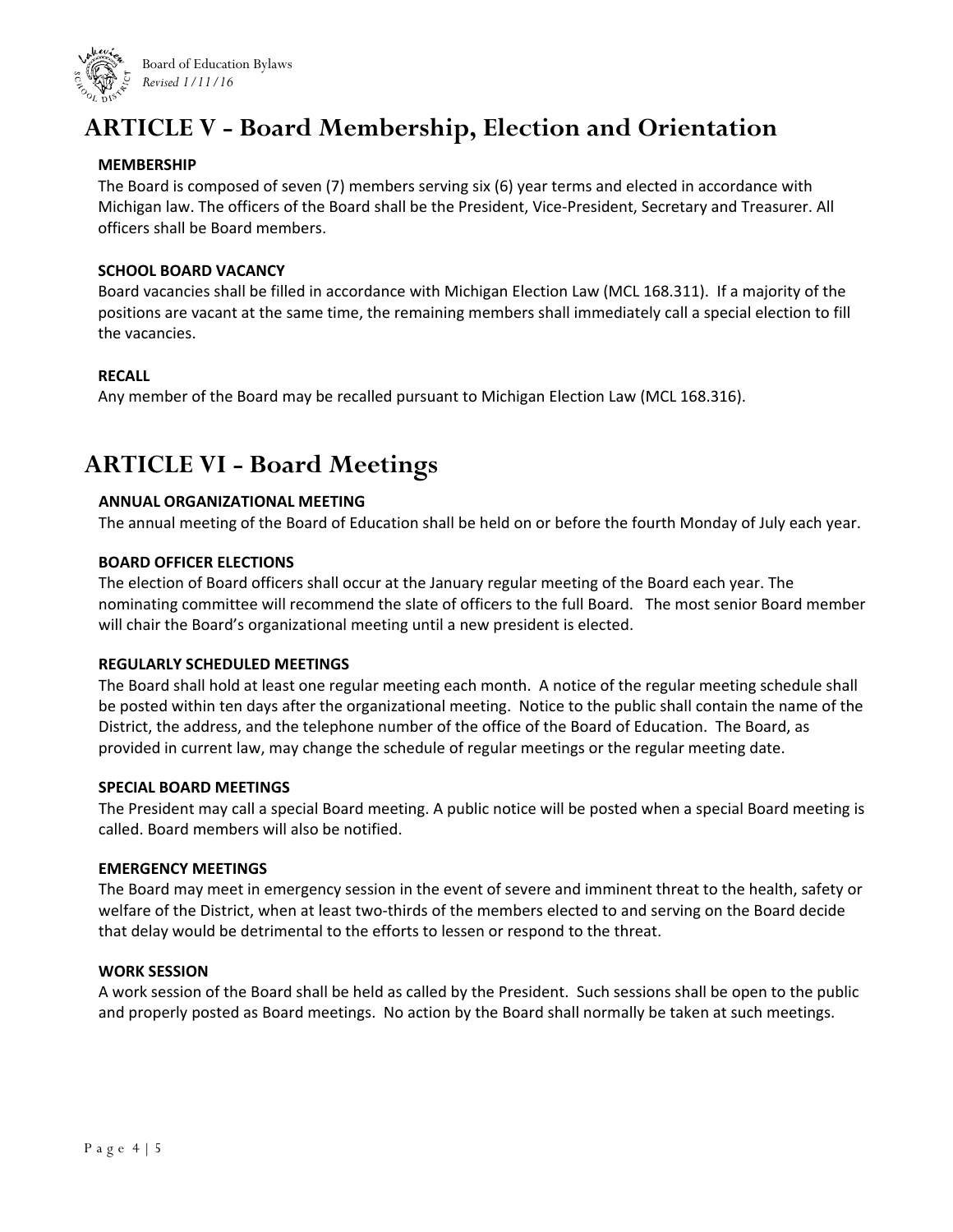

Board of Education Bylaws *Revised 1/11/16*

#### **PUBLIC REQUEST**

A request by the public to place an item on the Board agenda must be made to the Superintendent or President at least seven days in advance of the meeting at which it is desired to have the item discussed. The request should include a brief statement of the matter to be brought before the Board, along with any background information available which may be provided to the Board in advance of the meeting.

The Superintendent, in consultation with the President, shall determine whether or not the matter is an appropriate agenda item for that meeting or a future meeting. The Superintendent shall notify the person making the request whether or not the item will be placed on the agenda. If the item is placed on the agenda, the person making the request shall be allowed a reasonable amount of time to present or discuss the issue.

#### **PUBLIC COMMENT**

To ensure order and fairness, public comment will be under the control of the President or presiding officer using the Board adopted policies. Each person shall be allowed to speak for three minutes following the policies which shall be available at each Board meeting.

The President shall, at the appropriate time, ask those members of the public attending the Board meeting if they have filled out a card and have something to bring to the attention of the Board. All those wishing to address the Board shall be subject to the procedural regulations listed in the Board's Governance Policies.

#### **OPEN MEETINGS ACT (OMA 15.268)**

The Open Meetings Act requires that the Board meet in and make all decisions in open session. The Open Meetings Act further requires that all deliberations of the Board constituting a quorum of its members take place at a meeting open to the public with exceptions only as outlined below under "CLOSED SESSION."

#### **CLOSED SESSION (OMA 15.268)**

The Board may meet in closed session only as provided for under current law. The minutes of any closed session shall be kept separate from the minutes of the regular or special meeting and shall not be a matter of public record except as provided for under current law. Any Board action taken as a result of a closed session shall be taken in open session and recorded as such.

#### **CAMERAS & RECORDING DEVICES**

The use of cameras and recording devices at any Board meeting shall be permitted only when, in the judgment of the Board, the use of any camera or recording device will not be a disruptive influence upon the proceedings, genuinely annoying or harassing to the Board or any member thereof, or operated to attract undue attention to the camera or recording device or the proposed user thereof. No cameras or recording devices shall be allowed at closed sessions of the Board.

#### **MINUTES**

The Secretary of the Board shall be responsible for seeing that minutes of every meeting of the Board are kept in accordance with the Open Meetings Act. Copies of proposed minutes of an open meeting shall be provided upon request to members of the public in accordance with the Open Meetings Act.

#### **BOARD RECORDS** (MCL 380.1201 & 1202)

The Board shall keep such records as shall be necessary for the understanding of their actions. In addition to those records required to be kept by law, the Superintendent shall be responsible for keeping such records as are necessary for the efficient operation of the District.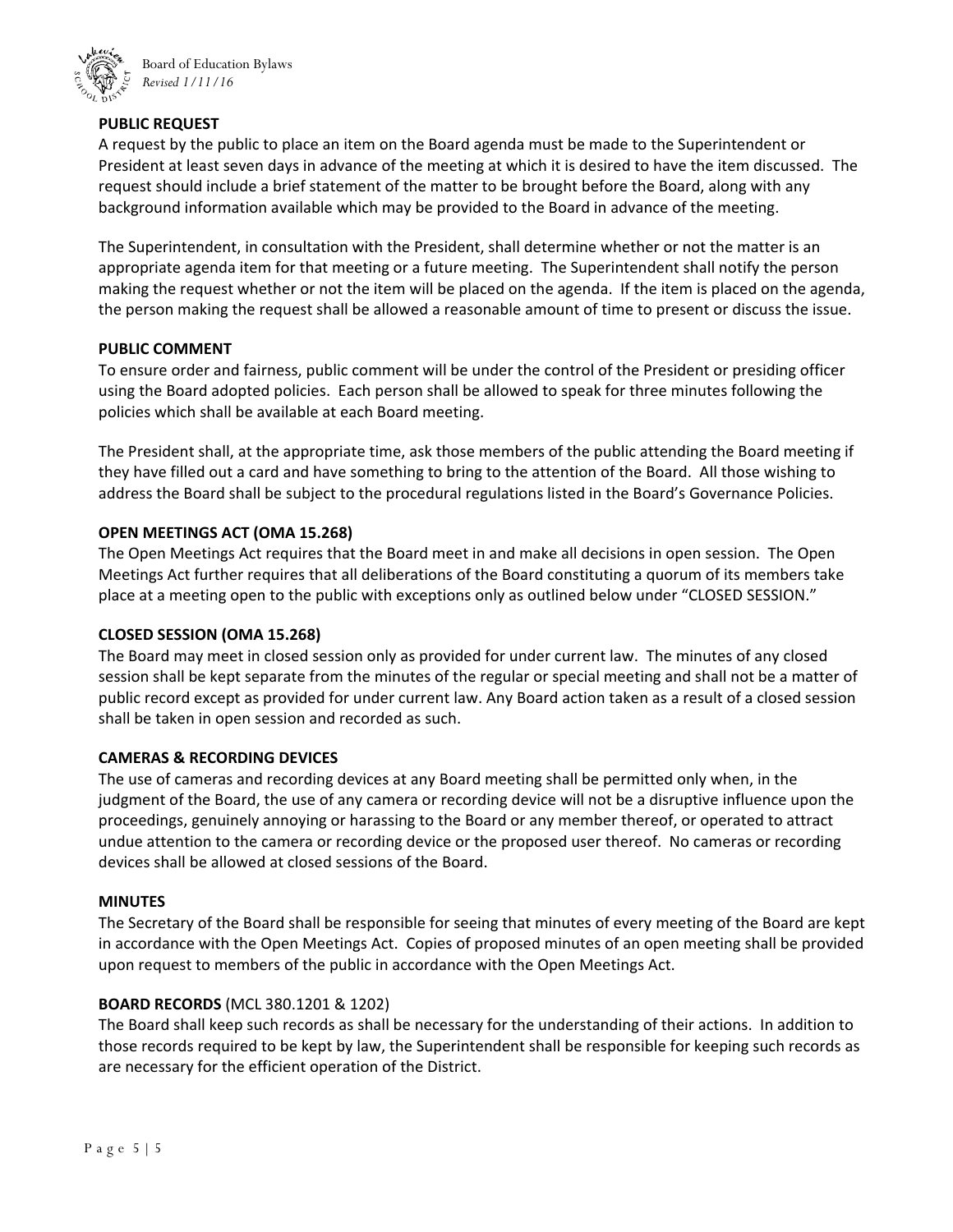

# BOARD OF EDUCATION GOVERNANCE POLICIES Governance Process

Adopted: July 26, 2004 | Revised: July 23, 2012; January 11, 2016

Lakeview School District 15 Arbor Street Battle Creek, Michigan 49015 (269) 565‐2406 www.LakeviewSpartans.org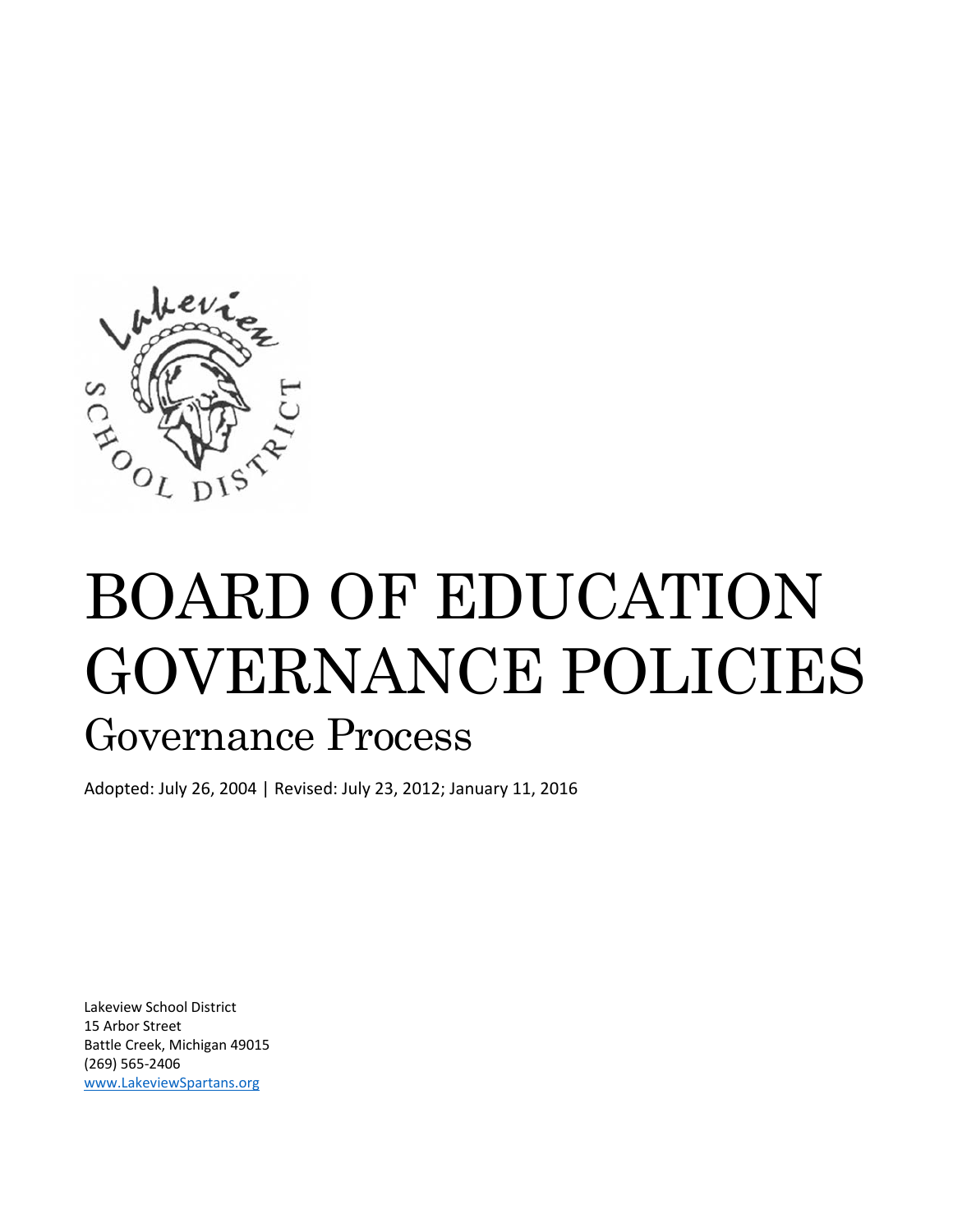

Board of Education Governance Process *Revised 1/11/16*

## **GP I - GLOBAL GOVERNANCE COMMITMENT**

The purpose of the Lakeview School District Board of Education, on behalf of its owners and beneficiaries, guarantees the accountability of the Lakeview School District by assuring that it achieves appropriate results for appropriate persons at an appropriate cost and avoids unacceptable actions and situations. The owners of the Lakeview School District are the taxpaying citizens and business owners while the beneficiaries are the students who attend Lakeview School District and their families.

## **GP II - GOVERNANCE STYLE**

The Lakeview School District Board of Education will:

- A. Direct, control and inspire the District through the careful establishment of broad written policies reflecting the Board's values and perspectives that best serve the educational interests of students.
- B. Establish clear distinction between the role of the Board and the role of the Superintendent.
- C. Govern with an emphasis on outward vision.
- D. Plan into the future and be proactive in thinking.
- E. Encourage diversity in viewpoints and ensure that all divergent views are considered before resolving into a single position.
- F. Use the expertise of individual membersto enhance the ability of the Board as a whole.
- G. Cultivate a sense of shared responsibility and make collective decisions.
- H. Focus through policy on the intended long-term impacts outside the operating organization, not on the administrative or programmatic means of attaining those efforts.
- I. Address all or some of these questions in determining the business of the Board:
	- 1. What is the problem?
	- 2. What is the evidence that there is a problem?
	- 3. What is the value that drives the concern?
	- 4. Is this a shared issue?
	- 5. Whose issue is this? The Board's or the Superintendent's?
	- 6. What is the broadest way to address this issue so that it is still under existing policy?
	- 7. Does the issue warrant broadening current policy or the creation of new policy?
- J. Enforce upon itself whatever rigor is needed to govern with excellence. Rigor will apply to matters such as: (1) attendance, (2) preparation for meetings, (3) policymaking principles, (4) respect of roles (5) ensuring the continuity of governance capability.
- K. Provide orientation for new membersin the Board's governance process and periodic Board discussion of process improvement.
- L. Allow no officer, individual, committee of the Board or general public to hinder or be an excuse for not fulfilling its commitments.
- M. Monitor and discuss the Board's process and performance on a regular basis. Self-monitoring will include comparison of Board activity and discipline to policies in the Governance Process and Board-Staff Relationship categories.
- N. Function in a non‐partisan, broadly representative manner and emphasize that every Board member should represent open‐mindedly the entire District.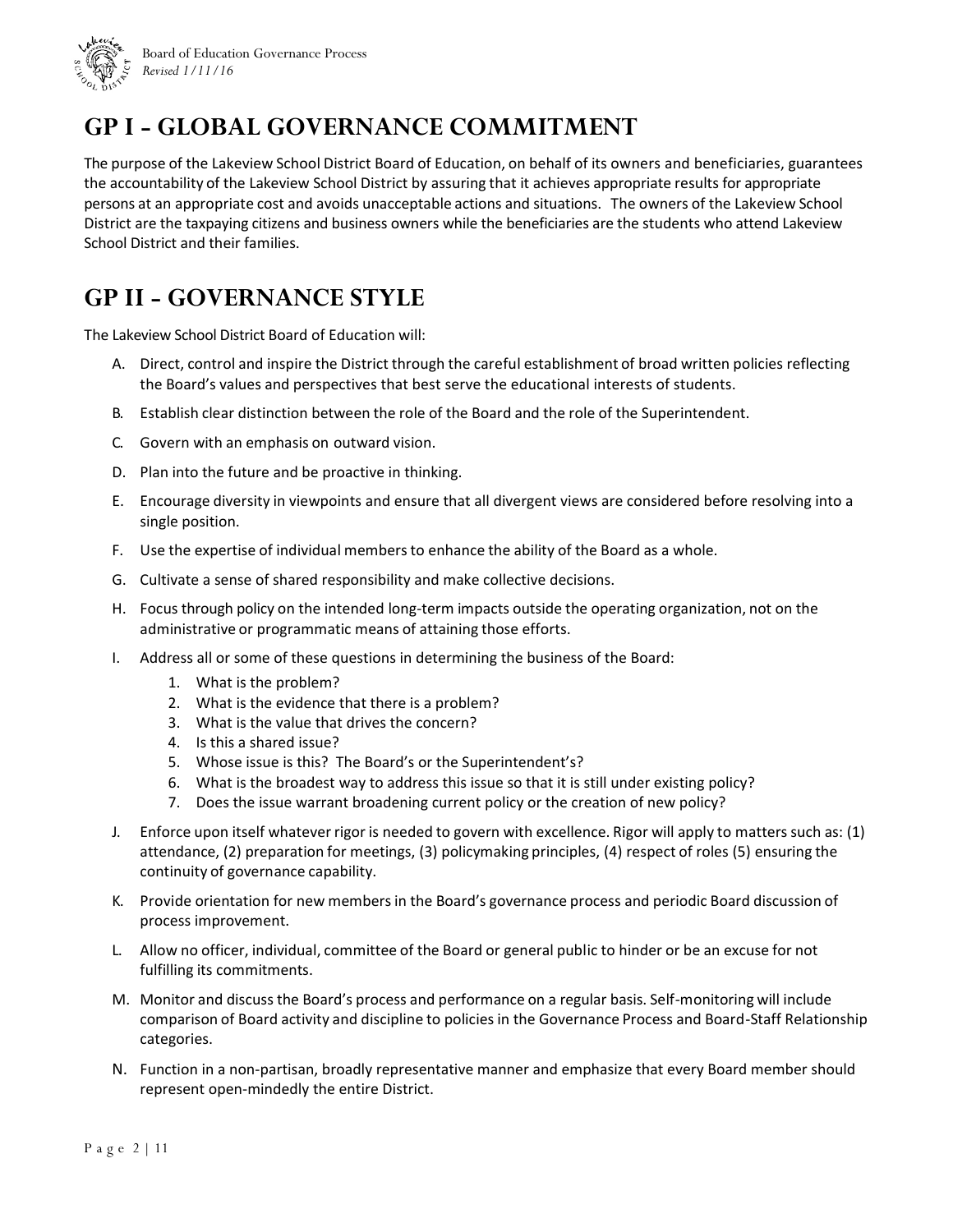

## **GP III - BOARD JOB DESCRIPTION**

The role of the Lakeview School District Board of Education is to be a visionary leader, working with owners and beneficiaries to realize the vision and mission of the School District. The Board's role is to create policies to meet this vision and mission, assuring accountability through the examination of monitoring data to measure the organization's performance and progress.

Specific job outputs of the Board, as an informed agent of the ownership and beneficiaries, are those that ensure appropriate organizational performance. Accordingly, the Board has direct responsibility to create:

- A. The link between the ownership and the operational organization.
- B. Written governing policies which address the broadest levels of all organization decisions and situations.
	- **Ends ‐** Organization products, impacts, benefits, outcomes, recipients and their relative worth (what good for which recipient at what cost).
	- **Superintendent Limitations ‐** Constraints on executive authority which establish the prudence and ethics boundaries within which all executive activity and decisions must take place.
	- **Governance Process ‐** Specification of how the Board conceives, carries out and monitors its own tasks.
	- **Board‐Management Relationship ‐** How power is delegated and its proper use monitored; the Superintendent's role, authority and accountability.
- C. Hire and assure the performance of the Superintendent.

Furthermore, the Board, through its operations, is responsible to:

- A. Work directly with the Superintendent when issues arise;
- B. Establish the limits of the Superintendent's authority, by providing sufficient and adequate guidelines for implementing Board policies;
- C. Examine monitoring data and determine whether the Superintendent has used a reasonable interpretation of Board‐stated criteria;
- D. Conduct Board business openly, soliciting and encouraging broad-based involvement in the Board's decisionmaking processes by public, students and staff;
- E. Determine Board training and development needs and provide a report or overview of any participation at a conference or general assembly meeting;
- F. Keep itself informed of pending legislation and actively communicate its concerns and make its position known to elected representatives at both the state and national level.

Individual Board members are responsible to:

- A. Be an active member in the Lakeview community.
- B. Commit to attending special events and Board activities.
- C. Engage in open and meaningful dialogue about the Board's Policies and the implementation of those policies.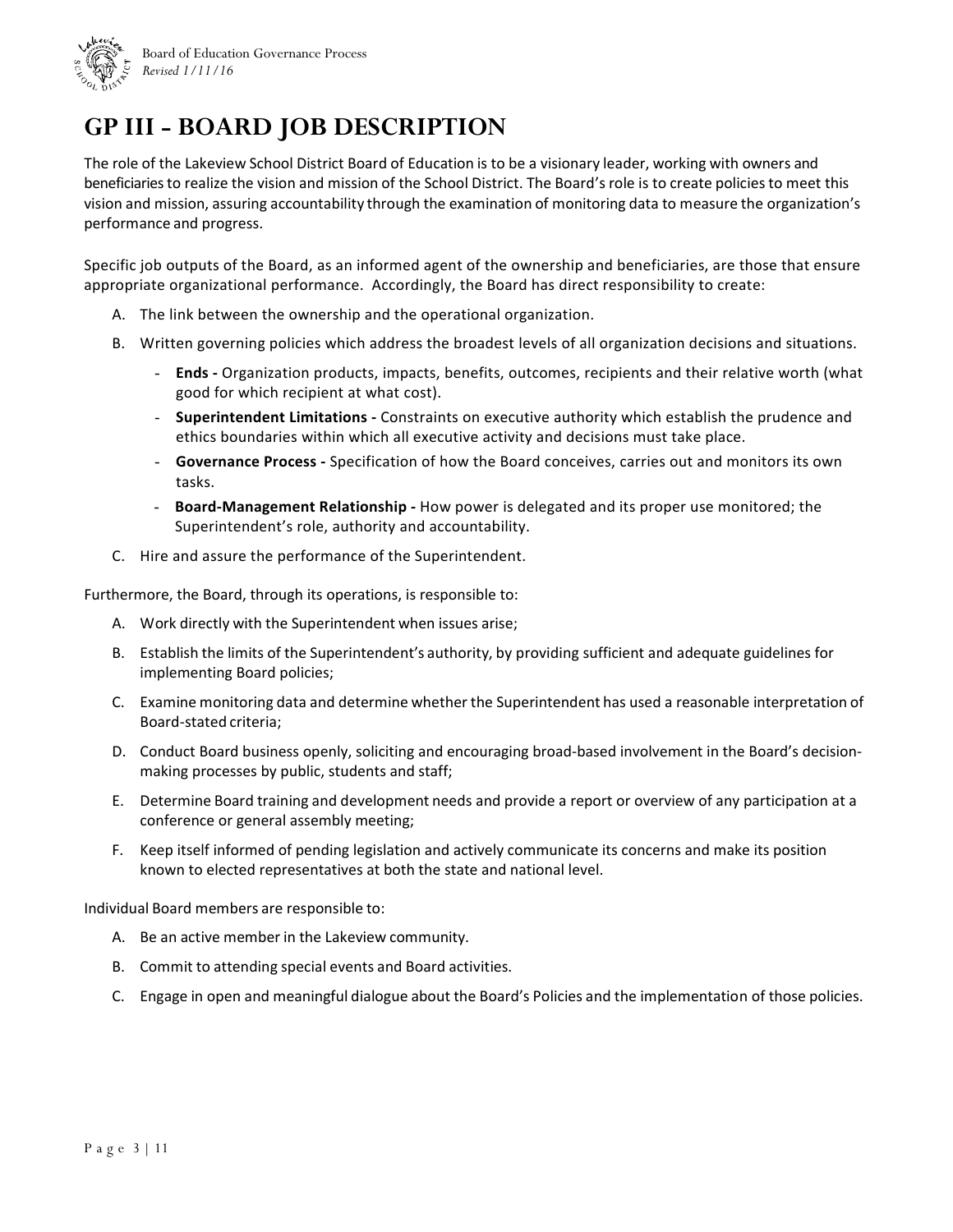

## **GP IV - BOARD MEMBER CODE OF CONDUCT**

The Board dedicates itself and its members to ethical, businesslike conduct. This includes proper use of authority and appropriate decorum when acting as Board members. The purpose of this policy is to maintain an impartial administration of the business of the District and to maintain public confidence in the Board.

- A. Members must represent unconflicted loyalty to the interests of the District, its owners and beneficiaries. This accountability supersedes any conflicting loyalty such as that to advocacy or interest groups and membership on other boards or staffs. It also supersedesthe personal interest of any Board member acting as a consumer of District services. The Board shall inform employees and citizens that only the Board, not individual members, has the right to take official action for the District.
- B. Members must work to avoid conflict of interest, following prescribed constitutional, statutory and/or regulatory procedures, with respect to their fiduciary responsibility.
	- 1. There must be no self-dealing or any conduct of private business or personal services between any Board member and the District except as permitted by law.
	- 2. Board members must not use their positionsto obtain employment in the District for themselves, family members or close associates. Should a Board member desire employment, he or she must first resign.
	- 3. Board members will immediately disclose any involvement with any organization which might create a conflict of interest or incompatibility of public office as defined by applicable law.
	- 4. When the Board is to decide upon an issue about which a member has a conflict of interest, that Board member shall abstain from voting, as well as abstain during deliberation.
	- 5. Board members will not solicit or accept a gift or loan of money, goods, services or other things of value, which tends to influence the manner in which the Board member performs his/her official duties.
	- 6. Board members will not endorse any organizations, institutions, instructional resources, political candidate, etc. on behalf of the District or the Board without the express approval of the full Board.
- C. Board membersshall not attempt to exercise individual authority over the District.
	- 1. Board members may be contacted for discussion of District business or for complaints. The Board member may listen but shall not make a commitment on behalf of the Board. The individual Board member does not and cannot speak for the Board or the Superintendent.
	- 2. Board members' interaction with the Superintendent or with staff must recognize the lack of authority vested in individuals.
	- 3. Board members' interaction with public, press and other entities must recognize the same limitation and the inability of any Board member to speak for the Board.
- D. Only the Board as a whole has the authority to evaluate the performance of its Superintendent.
- E. Members understand that certain information is deemed confidential by statute and may not be disclosed.
- F. Board members will strive to be informed of all applicable laws and to comply with them.
- G. Board members will be properly prepared for Board deliberation.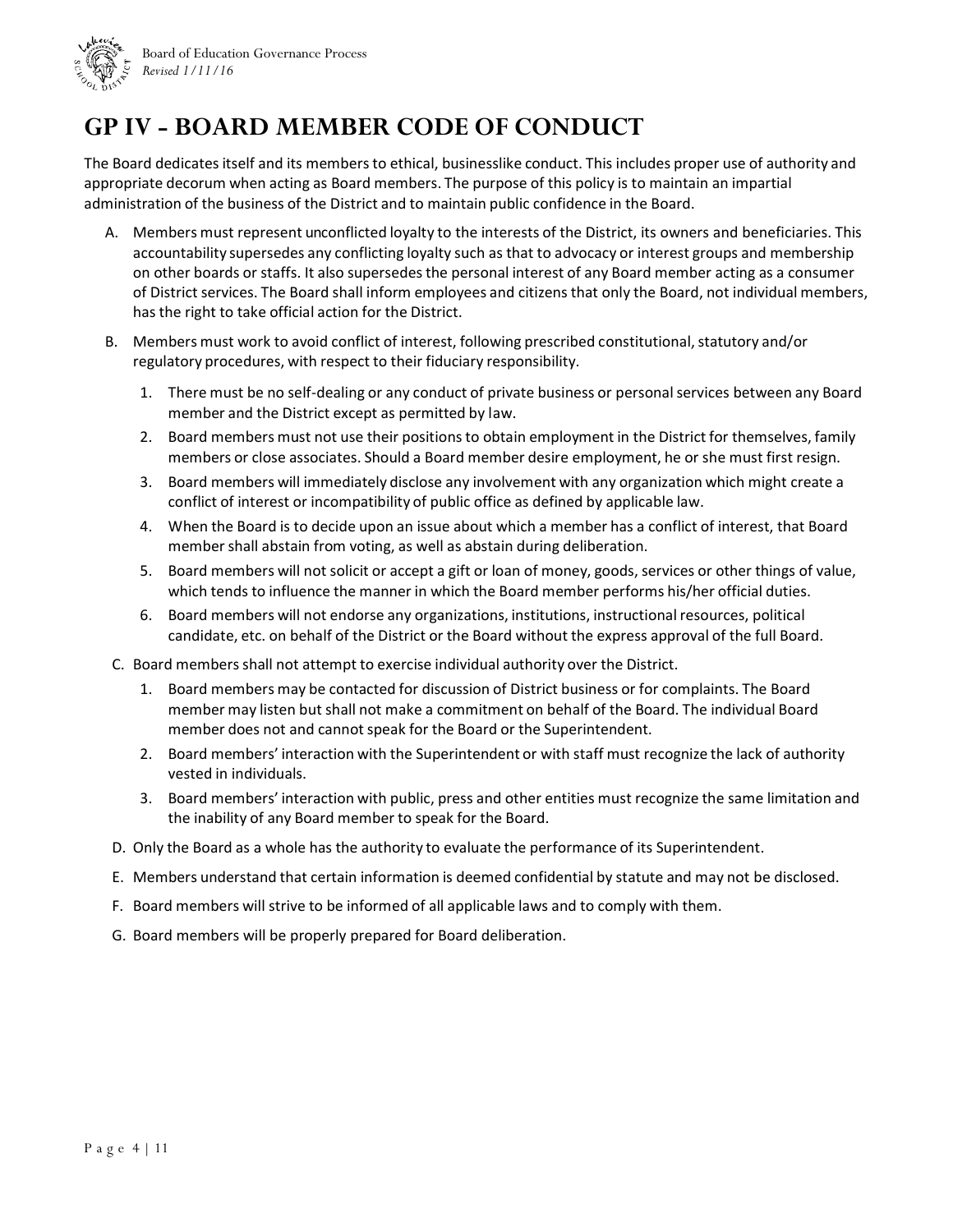

## **GP V - BOARD OFFICER ROLES**

The Lakeview School District Board of Education annually in January elects the following slate of officers: President, Vice President, Secretary, and Treasurer. The Board may, by majority vote, remove a member from a Board officer position and shall elect another Board member to office.

#### **PRESIDENT ‐** *The President shall:*

- Assure the integrity of governance, provide leadership to the Board, and occasionally represent the Board to outside parties;
- Be the spokesperson for the Board. The President is the only Board member authorized to speak on behalf of the Board (beyond simply reporting Board decisions), other than in rare and specifically authorized instances;
- Ensure that Board behavior is consistent with its own policies and rules, as well as those rules legitimately imposed upon it from outside the organization; and
- Preside at all meetings of the Board.

The authority of the President consists in making decisions that fall within the concepts and ideas described in Board policies (under Governance Process and Board-Management Relationship), except where the Board specifically delegates portions of this authority to others. The President is authorized to use any reasonable interpretation of the provisionsin these policies. The President may delegate this authority but remains accountable for its use.

The President has no individual authority to make decisions about policies created by the Board. Neither the President nor any individual Board member has authority to supervise or direct the Superintendent.

#### **VICE‐PRESIDENT ‐** *The Vice‐President shall:*

- Preside at Board meetings when the President is unable to attend;
- Perform other duties appropriate to the office of Vice‐President; and
- Succeed to the office of President when a vacancy in that office occurs.

#### **SECRETARY ‐** *The Secretary shall:*

- Be the chief election officer of the District and may delegate this duty to a District staff member;
- Record and sign the minutes of Board meetings, resolutions and contracts and agreements as approved by the Board; and
- Perform other duties appropriate to the office of Secretary.

#### **TREASURER ‐** *The Treasurer shall:*

- Have care and custody of District funds and work with the District Chief Financial Officer to be informed about issues related to budget and finance;
- Speak to the auditor as part of the annual audit report; and
- Perform other duties appropriate to the office of Treasurer.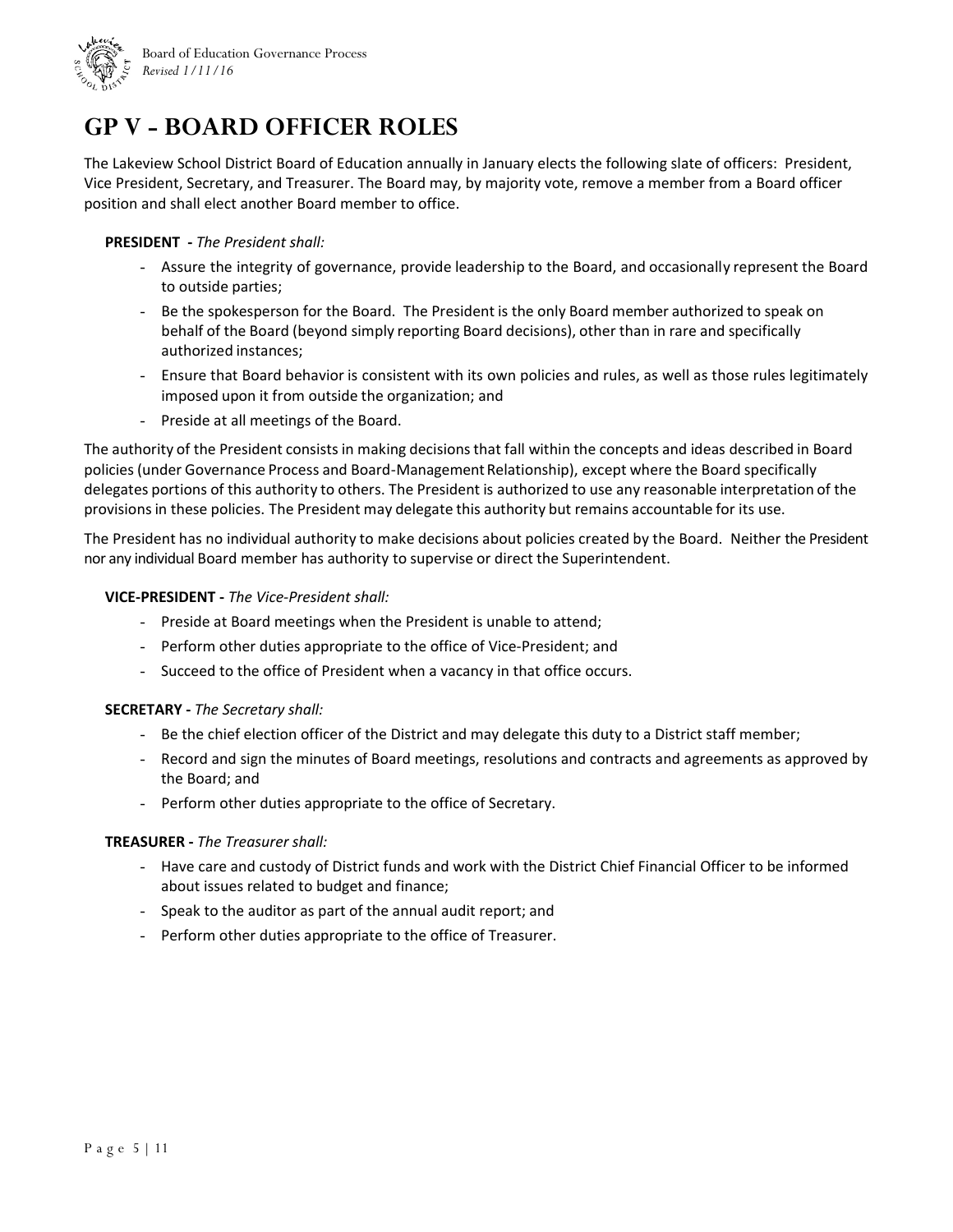

## **GP VI - BOARD & ADVISORY COMMITTEE PRINCIPLES & STRUCTURE**

The Lakeview School District Board of Education supports the belief that it should work whenever possible as a committee of the whole. Board committees are established to advise the Board. A Board committee or Board advisory committee (a Board appointed committee with no Board membersincluded) is a Board committee only if its existence and charge come from the President. Unless otherwise stated, a committee ceases to exist as soon as its task is complete.

Board committees, when used, will be assigned so as to reinforce the wholeness of the Board's job and so as never to interfere with delegation from Board to Superintendent. Committees will be used sparingly, with a specific, short-term purpose.

- A. Board committees are advisory only and may not make decisions, take or authorize staff action, or substitute for the full Board's deliberative process on any decision or action to come before the Board.
- B. Committees will assist the Board by preparing policy alternatives, recommendations for Board action, and providing Board deliberation.
- C. Board committees may not speak or act for the Board except when formally given such authority for specific and time‐limited purposes. Expectations and authority will be carefully stated in order not to conflict with authority delegated to the Superintendent.
- D. Therefore, a Board committee, which has helped the Board create policy on some topic, will not be used to monitor organizational performance on that same subject.
- E. No more than three Board members will participate in any one Board committee. A quorum of Board members may not attend any Board sub‐quorum committee meeting. If a quorum inadvertently occurs at such meetings, the particular committee meeting must immediately be adjourned.

Examples of Board Committees:

- Nominating Committee for Board Officers
- Policy and Bylaw Review Committee
- Distinguished Alumni Committee
- Superintendent Evaluation and Compensation Committee *The Board President will be one of the three members on this committee. The function of this committee is to establish parameters and structure for a Superintendent annual review and to negotiate the Superintendent's contract.*

## **GP VII - ANNUAL BOARD PLANNING CYCLE**

To accomplish its work with a governance style consistent with Board policies, the Board will have an annual organizational Board meeting in July. During the meeting, the Board will determine its meeting calendar, discuss the cycle for Board Policy and data review and establish Board representatives.

As part of the Board Policy review, Board members will revisit Executive Limitations, Board‐Management Delegation, the Governance and the Ends. Through this process, the Board will work to improve its performance through attention to Board education and to enriched input and deliberation.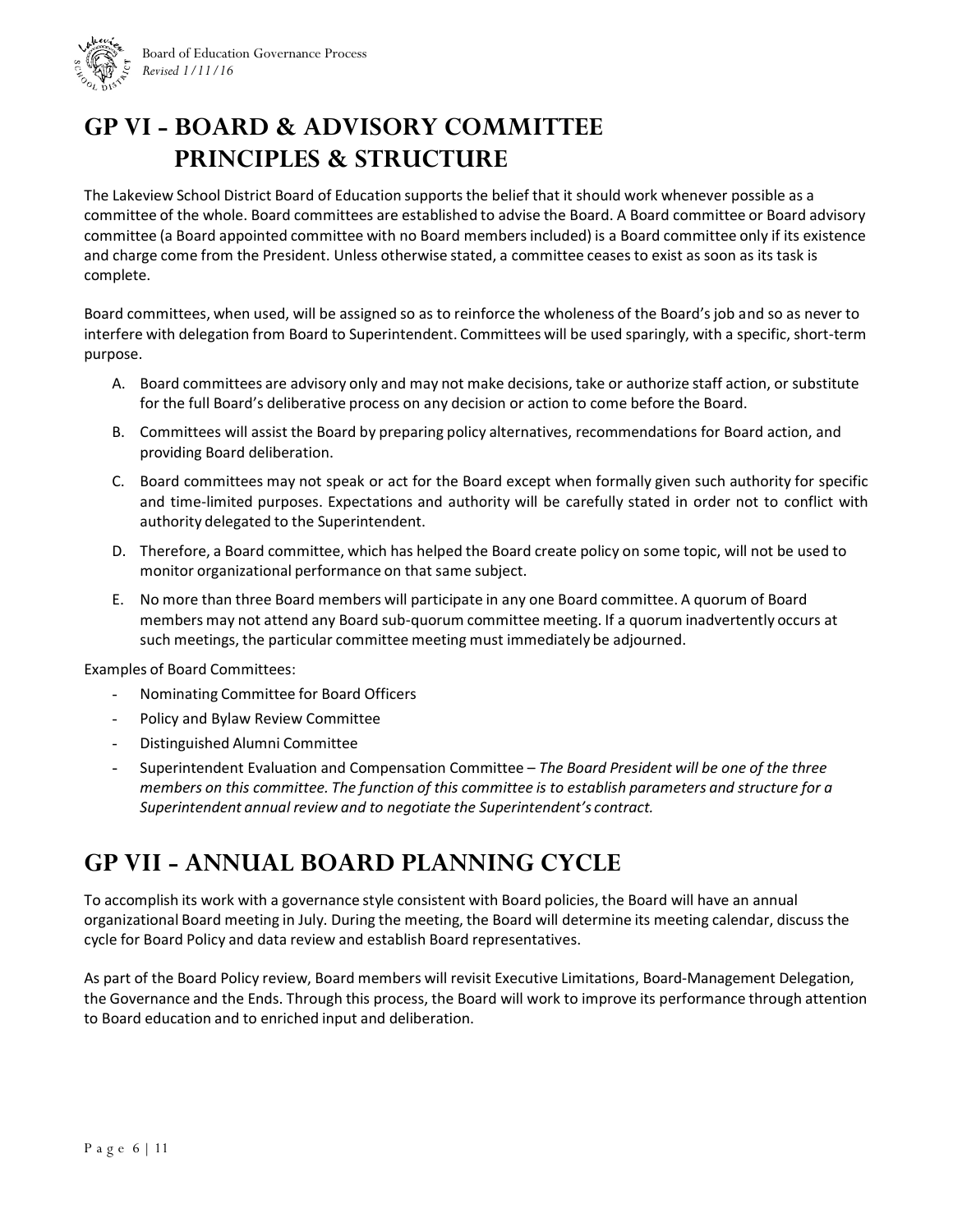

## **GP XIII - BYLAW & BOARD POLICY ADOPTION & REVIEW**

The Board of Education shall adopt bylaws and policies for the organization and operation of the District. Bylaws and policies shall be adopted, amended, repealed or suspended by a majority vote of the Board. The adoption, modification, repeal or suspension of a Board bylaw or policy shall be recorded in the Board minutes. Bylaws and Policies shall be printed in the Board Policy Manual.

The Superintendent or Board President, as the need arises, shall advise the Board when he/she is of the opinion that a bylaw or Board policy should be changed and/or presented to the Board. The Board shall oversee and review its bylaws and policies and shall, as needed, amend existing bylaws and policies. Bylaws and policies of the Board may be amended at any regular or special Board meeting by a majority vote of the members elected to and serving on the Board.

## **GP IX - AGENDA PLANNING & MEETING OPERATION**

**BOARD AGENDA ‐** The Superintendent shall distribute to each Board member a Board agenda at least three calendar days prior to each meeting. The agenda packet will include appropriate material concerning items on the agenda. Meeting discussion content will only be those issues, which, according to Board policy, clearly belong to the Board to decide, not to the Superintendent.

**RULES OF ORDER ‐** The Board shall be governed by the policies and procedures as adopted by the Board.

**BOARD MEETING PROTOCOL ‐** The President will preside over the Board meeting. The President, or Vice‐President in the absence of the President, shall preside at all meetings. In the absence of both the President and Vice‐President, the Board secretary will call the meeting to order and then the members present shall select a President pro tempore who will serve only for that meeting or for that part of the meeting in which the President and Vice-President are absent.

A motion must be before the Board in order to discuss a Board action item which has been presented by the Board President for consideration. Board members can at any time express issues at the Board of Education meeting. Deliberation will be open, honest and thorough, but also efficient, timely, orderly, and kept to the point.

The agenda will include:

- 1. The Opening of the Meeting
- 2. Approval of the Agenda
- 3. Recognitions and Comments from Interested Citizens
- 4. Superintendent and Staff Reports
- 5. Board Discussion Items
- 6. Board Consent Agenda
- 7. Board Action Items
- 8. Public Comment
- 9. Items for the Next Board Meeting
- 10. Board Self Evaluation
- 11. Adjournment

**ACTION ITEMS ‐** The Board agenda will list a Consent Action Agenda and an Action Agenda. The Consent Agenda is for routine action items. The Action Agenda will include, but not be limited to, non-routine action items. Board members have established a practice by which action items, whenever possible, are placed on the Board agenda one month for discussion and then are acted on the next month. The Board realizes there will be exceptions to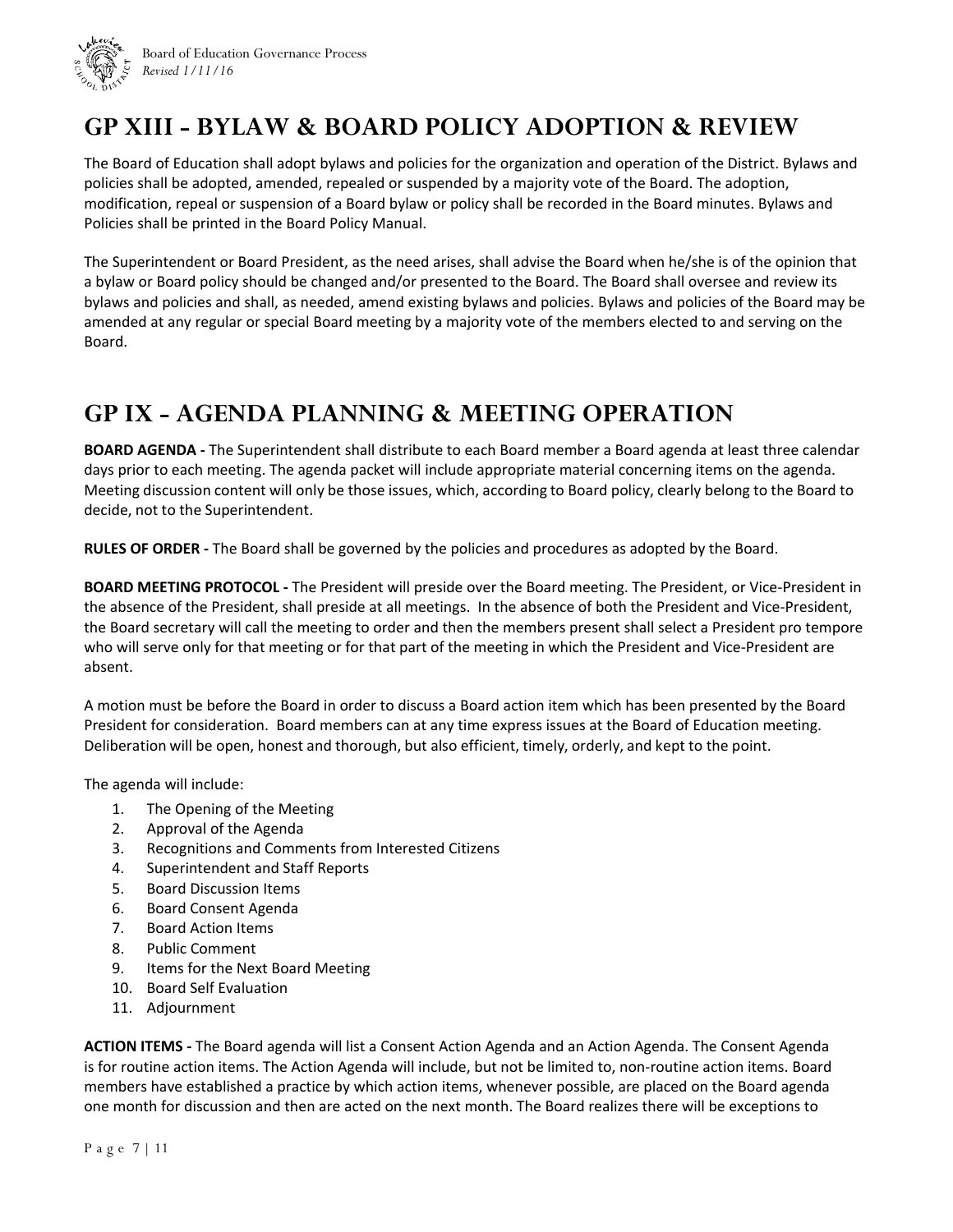

this practice. The Board President and/or the Superintendent will inform Board members when an item comes up for discussion and action on the same month. Board members may choose to table action until the next Board meeting.

The Board shall take action by way of motions. No motion may be acted upon until it has been duly supported or seconded by a member of the Board. The vote on all motions shall be by Ayes or Nays or a roll call vote. There must be a quorum before any action. A quorum is defined as a majority of members (four or more Board members present). Following each vote, the President shall announce that the motion passed or failed and, if not a unanimous vote, shall announce the number voting Aye and the number voting Nay. Each Board member may have the privilege of explaining for the record any vote, be it affirmative or negative, at the discretion of the President.

Once a motion is supported and seconded and, if during Board discussion there is support for changing the motion, then the Board member who supported the motion may rescind the motion and a new motion may be stated, moved and supported for further discussion before a vote. A motion may also be amended. The Board member supporting the motion may request the Board amend the motion. If there is agreement to the amendment, the Board may then vote on the amended motion.

The Board President will call a roll call vote for the following actions: Bylaw changes, to go into closed session, or for other action items as defined by law. The Board President may elect to call for a roll call vote. Failure to vote, absent a statutory exception, constitutes a breach of the Board member's duty as a public official.

#### **PUBLIC COMMENT:**

- A. The public participation portion of the meeting shall be limited to one‐half hour.
- B. Each person shall be allowed to speak for three minutes, except where the number of speakers exceeds the time limit. In those instances, the Board President may either reduce the time for each speaker or the Board may waive the one‐half hour time limit and establish a longer time period.
- C. Each person wishing to address the Board will identify him/herself by name and address. If the person is representing an organization or group, the person should indicate whether the comments or presentation represents the official view of the organization or group.
- D. If a delegation is present to address the Board, the delegation may select a representative(s) to speak on its behalf. Any one topic shall be limited to 15 minutes.
- E. All written statements should be given to the recording secretary so that copies may be made available to all Board members. All written statements and documents presented to the Board by an individual or group during the meeting are considered public documents.
- F. Individuals addressing the Board should take into consideration the rules of common courtesy. The public participation portion of the meeting cannot be used to make disparaging remarks against a Board member, District employee, or student which are totally unrelated to the administration of the District. If the comments constitute a complaint against a Board member or employee, the Board member or employee has a right to request a closed hearing.
- G. Board members may question speakers, but are not obligated to answer questions or make statements or commitments in response to issues raised by the public. In general, such issues will be referred to the Superintendent for investigation, study, and recommendation or designated as future agenda items for Board consideration.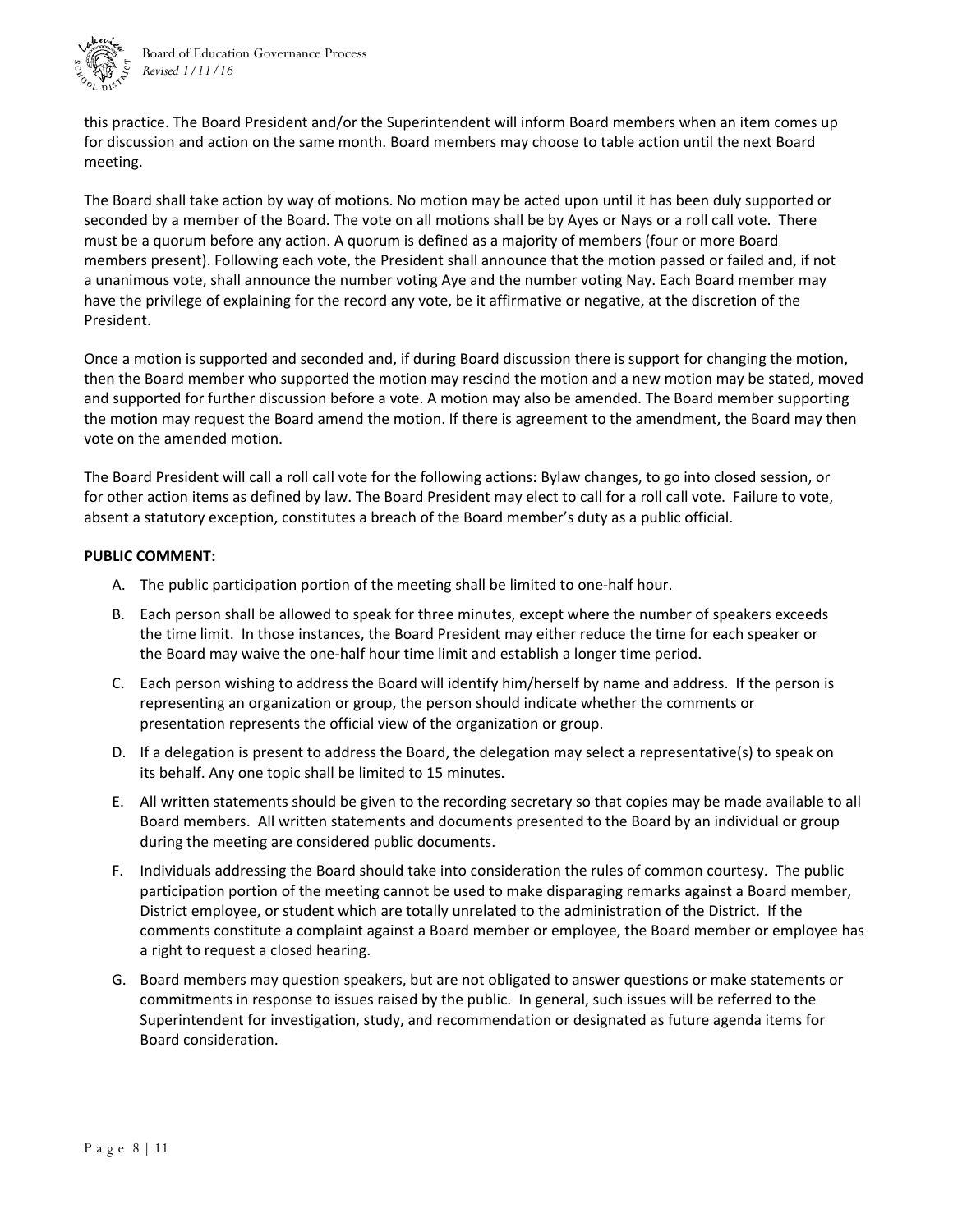

Board of Education Governance Process *Revised 1/11/16*

**MINUTES** ‐ A recording secretary, not a member of the Board, may be appointed by the Board and shall attend all meetings and record all actions of the Board. Such minutes shall be reviewed and signed by the Secretary of the Board or acting Secretary. The minutes shall include the date, time, place, members present, members absent, all motions made at open meetings and action taken thereon, the purpose(s) for which closed sessions are called, all votes taken, a reference to reports presented, a record of those speaking at the public comment session and the topic on which they spoke, and items discussed when no action is taken.

**STUDENT REPRESENTATIVE ‐** The Board may elect to include as an ad hoc member of the Board a high school student selected annually by the Lakeview High School administration. The student representative shall be invited to attend all regular Board of Education meetings, to promote and communicate educational issues from the eyes of a student and to participate in Board discussions.Student representatives shall not be permitted to vote or introduce or support motions.

## **GP X - ELECTIONS & BOARD VACANCIES**

Following a Board election, the Superintendent or designee shall notify each member-elect of his/her election within five (5) days after the election. Prior to assuming membership on the Board and within ten (10) days of notification of election, each newly elected Board member shall file an acceptance of office and an affidavit of eligibility, and shall take the oath of office as prescribed by law. The President or designee and the Superintendent shall conduct an orientation program designed to acquaint newly elected Board members with the District, Board Policy Governance, as well as Board duties and responsibilities.

When a vacancy on the Board occurs, the Board shall use the following procedures:

- 1. The President, through public announcements in the news media, shall make known a vacancy has occurred and those persons interested in being considered for appointment should notify the Secretary of the Board by the deadline established by the Board.
- 2. The full Board or a committee appointed by the Board may establish criteria to screen applications to determine which candidates should be considered for interviews. Screening must be done in public session.
- 3. The Board shall interview those candidates screened for further consideration in public session. Each candidate will be asked to respond to a series of questions.
- 4. After completion of the interviews, each Board member will be given the opportunity to comment on the qualities of each candidate.
- 5. After the interviews, each individual Board member will select his/her top two candidates by writing the names on a form provided. Each Board member will then submit his/her completed form to the President. The President will read aloud the selection(s) of each Board member. A Board member may choose not to vote for any candidate during the process.
- 6. Those candidates receiving two (2) or more votes will be considered during the second round of voting.
- 7. In the second round, each Board member will select only one candidate from those candidates remaining using the form provided. Each Board member will then submit his/her completed form to the Board President. The Board President will read aloud the selection of each Board member.
- 8. If one candidate receives the greatest number of votes (at least four), the President will solicit a motion to appoint that individual to the vacancy of the Board.
- 9. If, after the second round of voting, there is a tie among two or more candidates, or if no candidate receives at least four (4) votes, the matter will be opened for Board discussion followed by a third round of voting following the same process used in the second round of voting.
- 10. Repeat the above step as needed until one candidate receives at least four votes or until the President indicates that the Board is not able to make a decision.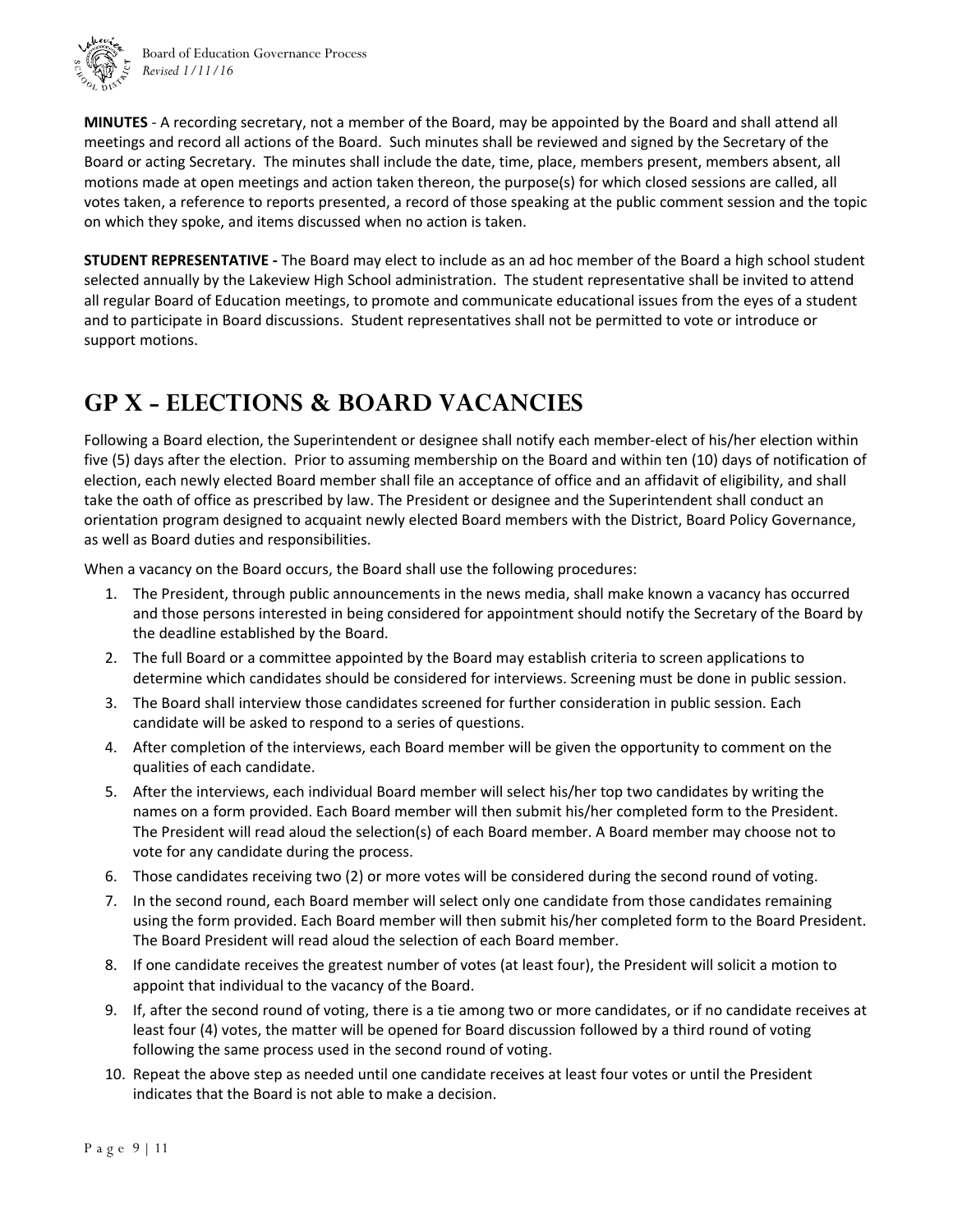

- If one applicant receives four (4) or more votes, the President will solicit a motion to appoint that individual as a member of the Lakeview Board of Education. After the motion and support, a roll call vote of the current Board members will be taken.
- If the above process does not result in the selection of a candidate, the Board will re‐open the candidate window. The Board will then establish a new timeline (within the 30‐day window) and follow the same procedure as outlined above.

In the event the vacancy is in the office of President, the Vice-President shall become President. In the event of a vacancy in any other Board office, the Board shall fill the vacancy by election at the next regular Board meeting.

## **GP XI - COST OF GOVERNANCE**

The Board recognizes the need for continuing Board development and professional development, including Board certification. If a Board member is interested in attending a professional development activity or conference, there must be Board action taken to approve any financial obligation to the District prior to the actual event. In the event that a majority of Board members attend a conference, class or seminar, Board members must refrain from any collective discussion of matters of public policy.

Annually, the Board shall consider memberships in the Calhoun County School Boards Association and the Michigan Association of School Boards (MASB). Through membership in MASB, the Board is an indirect member of the National School Boards Association. The Board and its members shall actively participate in the activities of these organizations insofar as possible.

When recommended by the Superintendent and approved by the Board, the Board may maintain memberships in other educational associations or organizations through which the District may derive benefits.

Dues and membership fees to local, state and national educational organizations shall be budgeted for and provided by the Board. Materials and other benefits of institutional memberships shall be distributed and used to the best advantage of the District.

## **GP XII - SUPERINTENDENT & BOARD REVIEW**

Each vear, before the 4<sup>th</sup> Monday in June, the Board of Education will complete their annual review of the Superintendent's performance. This review will focus on the Board End Statements and Board Policies.

Prior to or following the annual Superintendent performance evaluation, if a member of the Board has a concern about a specific action taken by the Superintendent, that Board member will contact the President, sharing the issue or concern. Following this conversation, if there is still concern on the part of the individual Board member, the President can either resolve the issue with the Board member or call the Superintendent and discuss the issue further. Following that discussion, if there are still concerns, the President can ask that it be a discussion item on the next Board agenda. As this is part of the ongoing performance of the Superintendent, the Superintendent may request that the discussion be in closed session, realizing that no action can take place in closed session.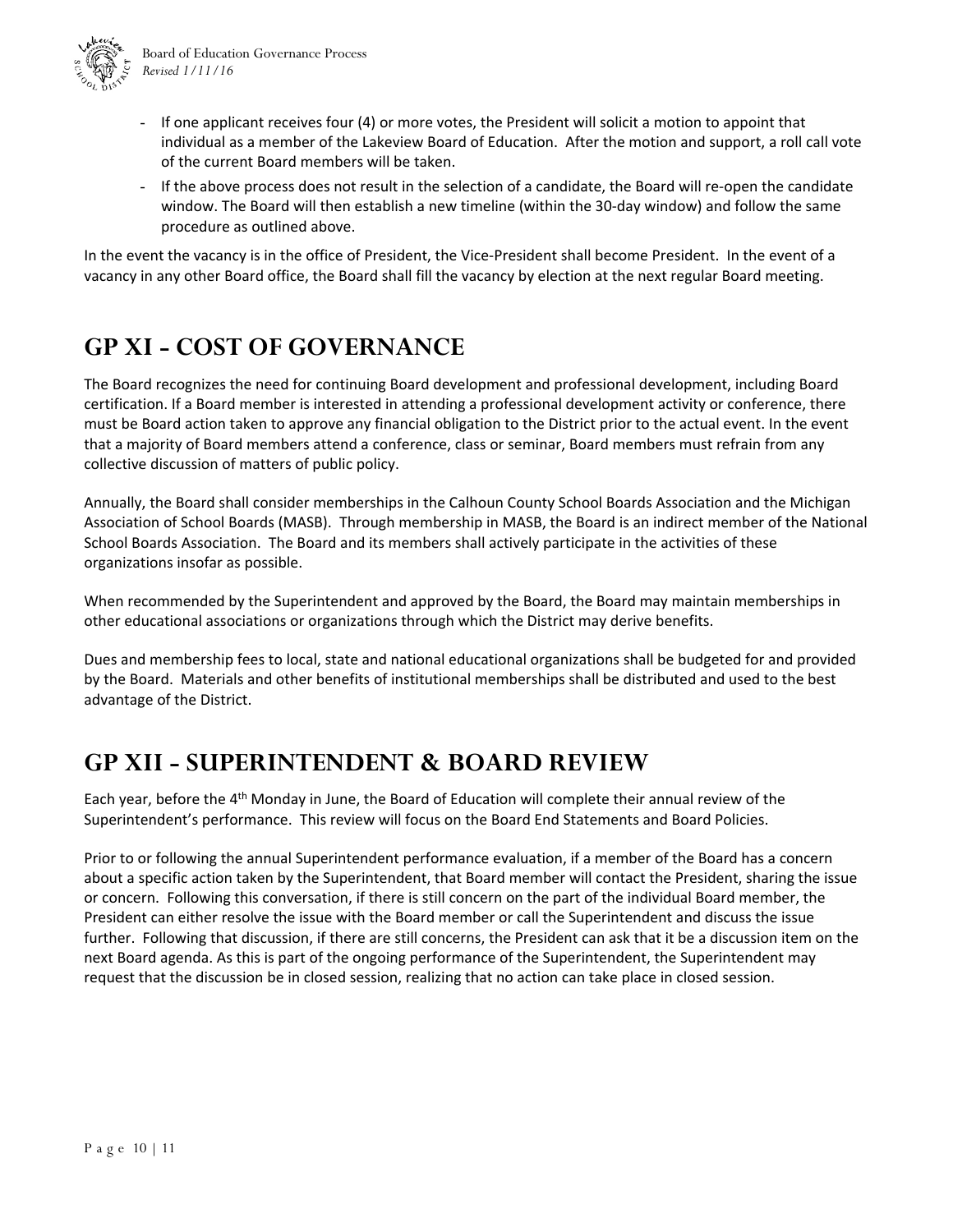

Board of Education Governance Process *Revised 1/11/16*

## **GP XIII - BOARD-MANAGEMENT RELATIONS**

All Administrative Guidelines shall conform to the intent of the Board Bylaws and Governance Policies. The Board shall not normally approve or adopt Administrative Guidelines except in those instances in which the Superintendent or legal counsel believes such formal adoption shall be necessary or desirable because of potential litigation, public attitudes, or possible student or staff reaction. The Board shall delegate to the Superintendent the authority to adopt, amend or repeal Administrative Guidelines.

Staff, students and patrons of the District shall be informed of any administrative guidelines, rules/regulations or procedures affecting them as individuals or as a group. When action must be taken and no guidelines have been provided for administrative action, the Superintendent shall have the power to act.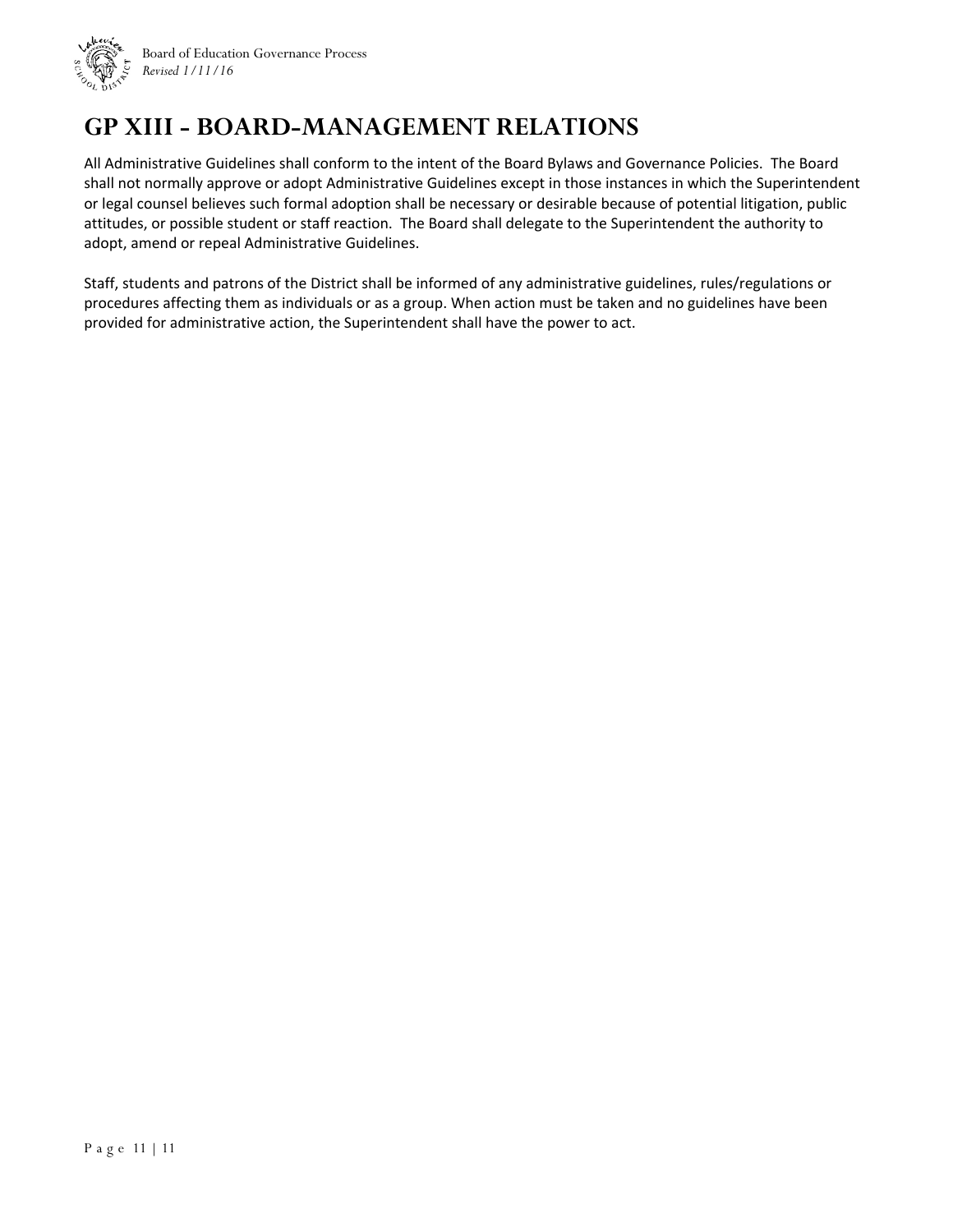

# BOARD OF EDUCATION GOVERNANCE POLICIES Superintendent Limitations

Adopted: November 18, 1996 | Revised: April 17, 2000; July 26, 2004; February 9, 2009; January 11, 2016

Lakeview School District 15 Arbor Street Battle Creek, Michigan 49015 (269) 565‐2406 www.LakeviewSpartans.org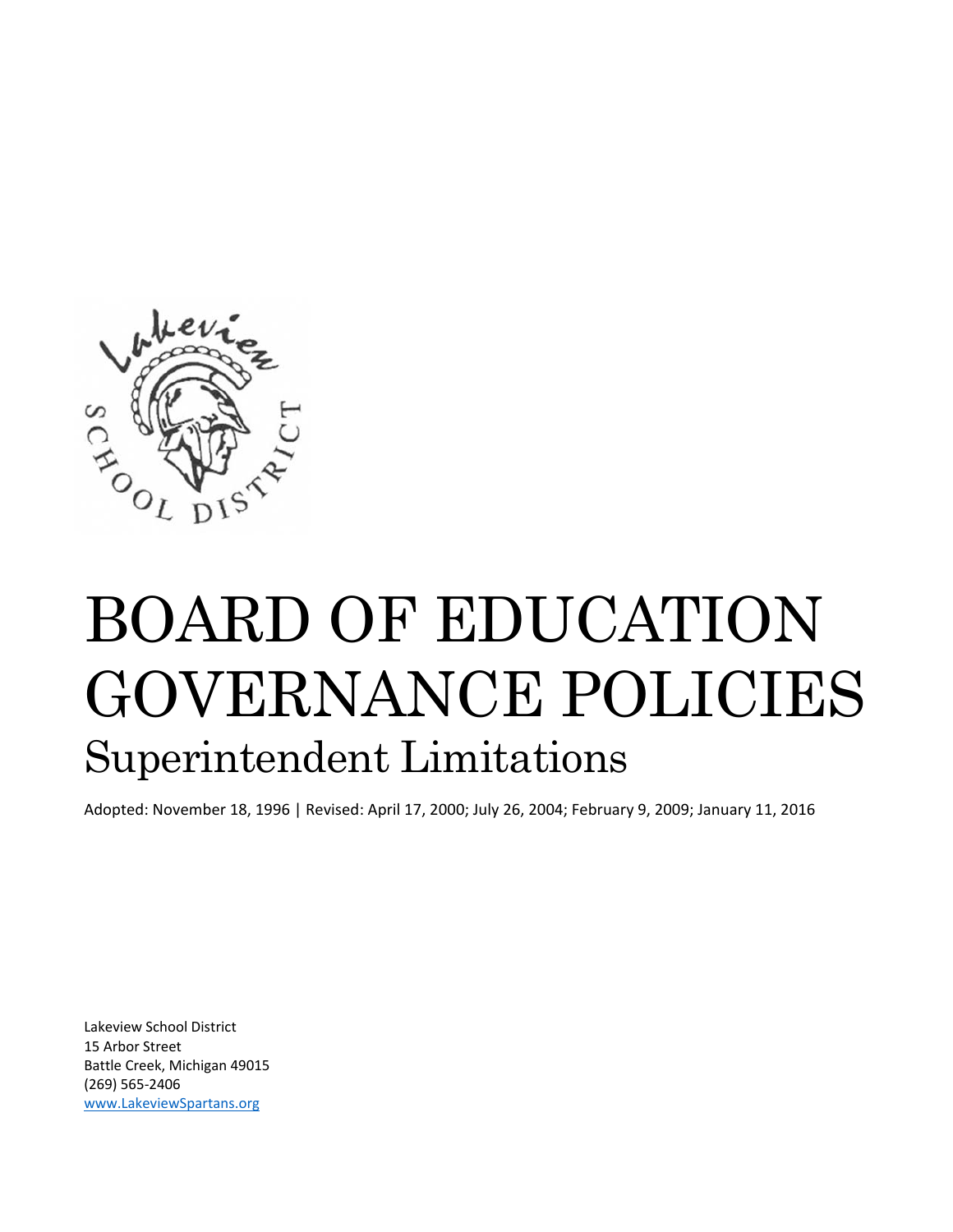

## **SL I - GENERAL EXECUTIVE CONSTRAINT**

The Superintendent will not cause or knowingly allow any practice, activity, decision or organizational circumstance which is either imprudent, unlawful or in violation of commonly accepted educational, business and professional ethics.

## **SL II - TREATMENT OF OWNERS AND CONSUMERS**

With respect to interactions with owners (taxpayers) and consumers (aka beneficiaries: parents and students), the Superintendent will not cause or knowingly condone conditions, procedures, or decisions which are unsafe, disrespectful, inaccessible, or which fail to provide appropriate confidentiality and privacy.

Accordingly, the Superintendent:

- A. Will provide educational opportunities in an equitable manner to all students.
- B. Will create a safe learning environment and implement an educational curriculum that supports all students achieving their academic potential.
- C. Will provide opportunities for employees, owners and consumers to be actively involved in formulating considerations and recommendations to the Board and Superintendent concerning major issues facing the District.
- D. Will exercise reasonable care of safe facilities.
- E. Will support the use of school facilities for the benefit of owners and consumers and will maintain and follow rules and procedures for the use of school facilities.
- F. Will operate with effective safeguards to prevent improper access to confidential records.

## **SL III - STAFF TREATMENT**

With respect to treatment of paid and volunteer staff, the Superintendent will not cause or allow conditions which are unfair, undignified or inequitable.

Accordingly, the Superintendent:

- A. Will acquaint staff with their rights.
- B. Will operate with written guidelines and procedures which clarify personnel rules for staff, provide for effective handling of grievances and protect against wrongful conditions.
- C. Will institute appropriate safeguards and security measures which restrict illegal and/or improper access (through individual or technological means) by unauthorized persons to confidential records.
- D. Will not retaliate against any staff member for non-disruptive expression of dissent.
- E. Will not allow an employee to be supervised by a family member.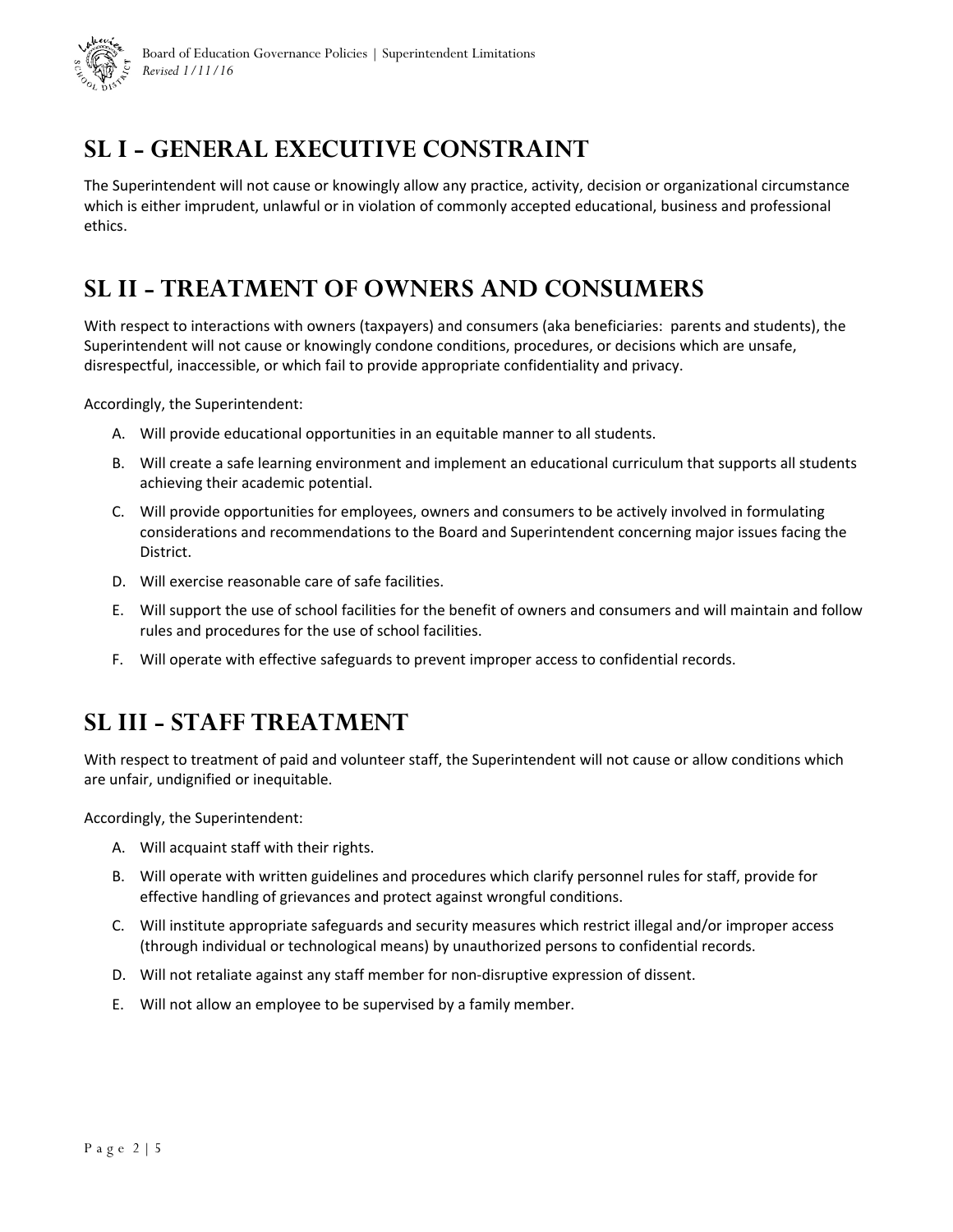

## **SL IV - FINANCIAL PLANNING**

Financial planning (budget development and/or budget revision) for any fiscal year or the remaining part of any fiscal year shall not deviate materially from Board Ends priorities or risk fiscal jeopardy to the District or its taxpayers.

Accordingly, the Superintendent will not cause or knowingly condone financial planning which:

- A. Contains too little information to enable credible projection of revenues and expenses, separation of capital and operational items, cash flow, and public disclosure of planning assumptions.
- B. Budgets expenditures for any fiscal year for more funds than are conservatively projected to be available.
- C. Endangers the fiscal soundness of future years by not building the District's capacity to endure fiscal hardship.

## **SL V - FINANCIAL CONDITION**

With respect to the actual, ongoing condition of the District's financial health, the Superintendent may not cause or knowingly condone the development of fiscal jeopardy or a material deviation of actual expenditures from Board priorities established in Board Ends policies.

Accordingly, the Superintendent:

- A. Will settle payroll and debts in a timely manner.
- B. Will not allow tax payments or other government‐ordered payments or filings to be overdue or inaccurately filed which might result in a liability to the District.
- C. Will not borrow money for cash flow purposes without prior Board approval.
- D. Will not acquire, encumber, or dispose of real estate without prior Board approval.

Will not allow investment procedures that are not in compliance with the Government Account Standards Board (GASB) Statement #40 and the Revised School Code of Michigan, Act 451 of 1977, as amended, including but not limited to Michigan Compiled Laws sections 380.1221 and 380.1223.

### **SL VI - EMERGENCY EXECUTIVE SUCCESSION**

In order to protect the Board from sudden loss of Superintendent services, the Superintendent will not have fewer than two other administrators familiar with Board and Superintendent issues and processes.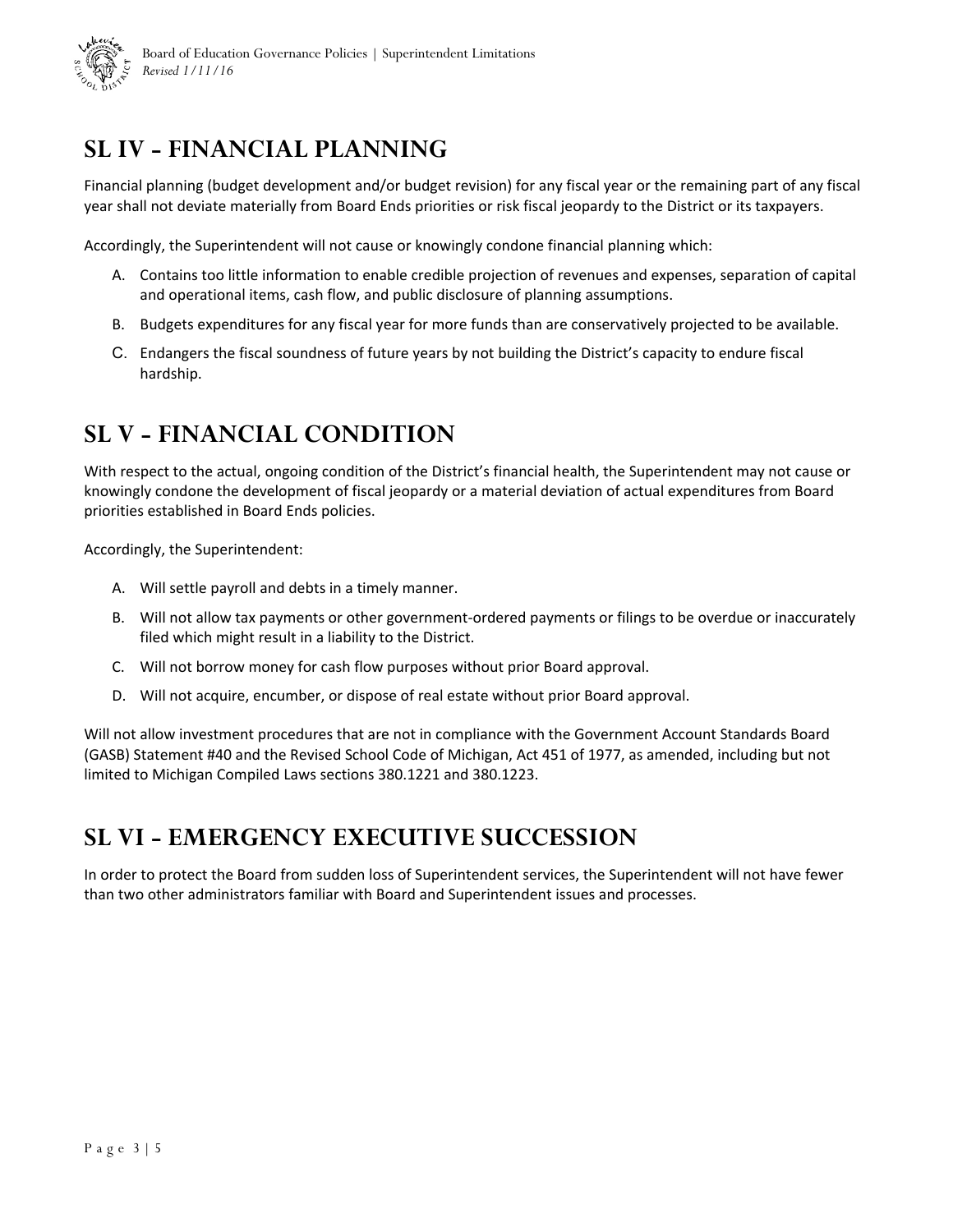

## **SL VII - ASSET PROTECTION**

The Superintendent will not allow assets to be unprotected, inadequately maintained, or unnecessarily risked.

Accordingly, the Superintendent:

- A. Will insure against theft, casualty and liability losses to Board members, staff or the organization itself in an amount greater than the average for comparable organizations.
- B. Will protect intellectual property, information and files from loss or significant damage.
- C. Will not allow unbonded personnel access to material amounts of funds.
- D. Will not unnecessarily expose the organization, the Board, or staff to claims of liability.
- E. Will not subject property, plant and equipment to improper wear and tear or insufficient maintenance.
- F. Will not make any purchase wherein normally prudent protection has not been given against conflict of interest.
- G. Will not receive, process, or disburse funds under controls which are insufficient to meet the Board‐ appointed auditor's standards.
- H. Will not endanger the District's public image, credibility, or its ability to accomplish its Ends.
- I. Will not invest or hold operating capital in insecure instruments, including uninsured checking accounts and bonds of less than AA rating at any time, or in non‐interest‐bearing accounts except where necessary to facilitate ease in operational transactions.

### **SL VIII - COMPENSATION AND BENEFITS**

With respect to employment, compensation and benefits to employees, consultants and contracted services, the Superintendent will not cause or knowingly condone jeopardy to fiscal integrity.

Accordingly, the Superintendent:

- A. Will not change his or her compensation and benefits.
- B. Will not promise or imply permanent or guaranteed employment.
- C. Will not establish current compensation and benefits outside any contractual agreements which:
	- 1. Deviate materially from the geographic or professional market (external comparability) for the skills employed.
	- 2. Create obligations over a longer term than revenues can be safely projected.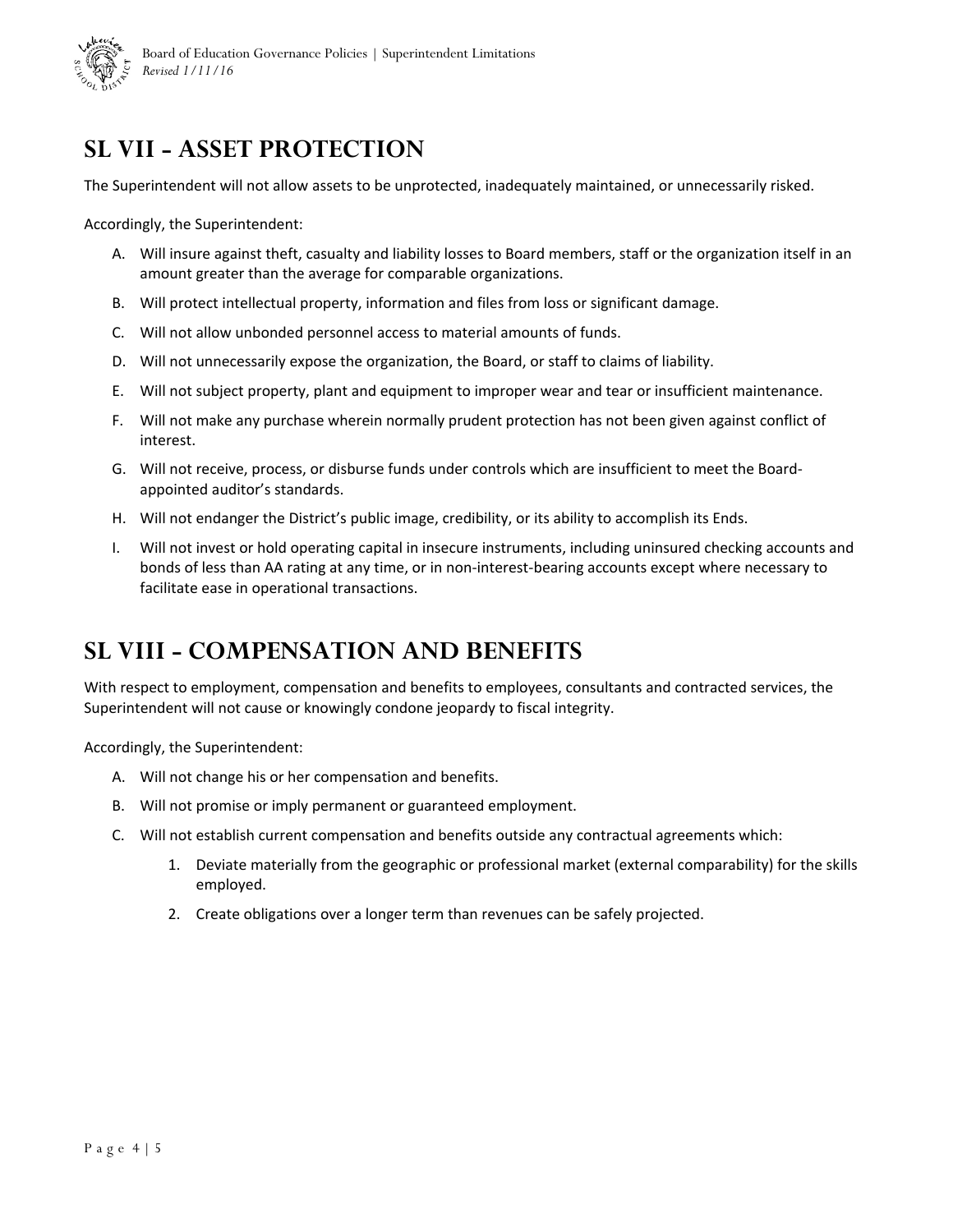

## **SL IX - COMMUNICATION AND COUNSEL TO THE BOARD**

With respect to providing information and counsel to the Board, the Superintendent will not permit the Board to be uninformed.

Accordingly, the Superintendent:

- A. Will submit monitoring data required by the Board in a timely, accurate and understandable fashion, directly addressing provisions of the Board policies being monitored.
- B. Will make the Board aware of:
	- 1. Relevant educational trends,
	- 2. Anticipated adverse media coverage,
	- 3. Material external and internal changes, including professional staff resignations,
	- 4. Changes in the laws and/or assumptions which may impact previously established Board policy(s),
	- 5. Critical incidents and emergency situations.
- C. Will report in a timely manner to the Board if, in the Superintendent's opinion, the Board is not in compliance with its own policies on Governance Process and Board‐Staff Relationship, particularly in the case of Board behavior which is detrimental to the work relationship between the Board and the Superintendent.
- D. Will marshal for the Board as many staff and external points of view, issues and options, as needed, for fully informed Board choices.
- E. Will deal with the Board as a whole except when:
	- 1. Fulfilling individual requests for information, or
	- 2. Responding to officers/committees duly charged by the Board.
- F. Will provide a mechanism for official Board communications.
- G. Will communicate with Board members on a regular basis. All communications outside the Board of Education meeting will be informative in nature. No deliberation between or among Board members and/or the Superintendent shall take place using e‐mail.

## **SL X - COMMUNICATIONS**

The Superintendent will take steps necessary to establish open, honest communication with Lakeview School District employees, owners and consumers. The Superintendent will communicate with other educational/community organizations and individuals who live and work in the Battle Creek area.

Accordingly, the Superintendent:

- A. Will report data and information around the work of the District to employees, owners and consumers.
- B. Will inform employees, owners and consumers about issues facing the District.
- C. Will take steps necessary to establish open, honest communication within the Lakeview School District and in the greater Battle Creek community.
- D. Will act in ways that encourage open communication.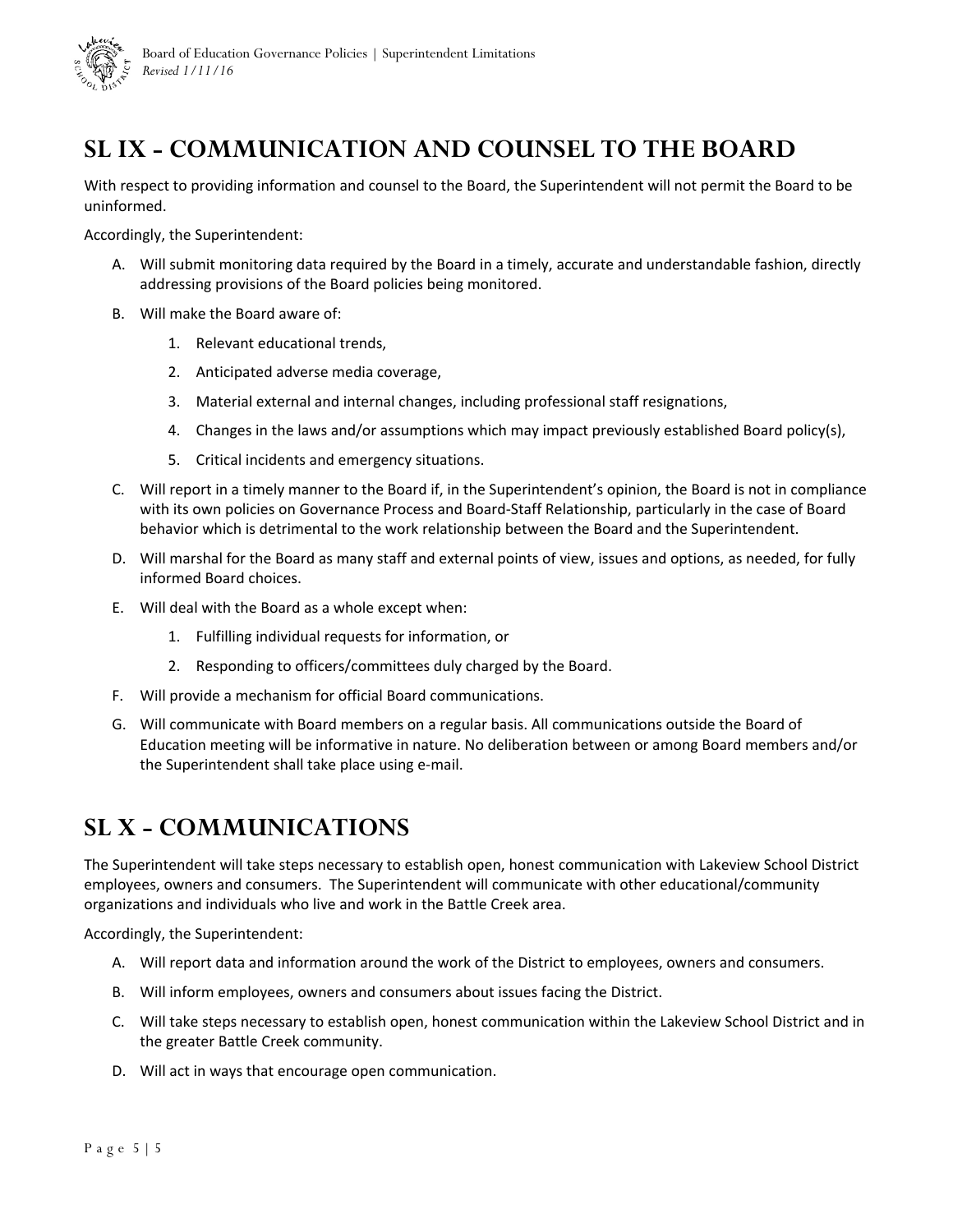

# BOARD OF EDUCATION GOVERNANCE POLICIES Board-Superintendent Relationship

Adopted: November 18, 1996 | Revised: July 26, 2004; January 11, 2016

Lakeview School District 15 Arbor Street Battle Creek, Michigan 49015 (269) 565‐2406 www.LakeviewSpartans.org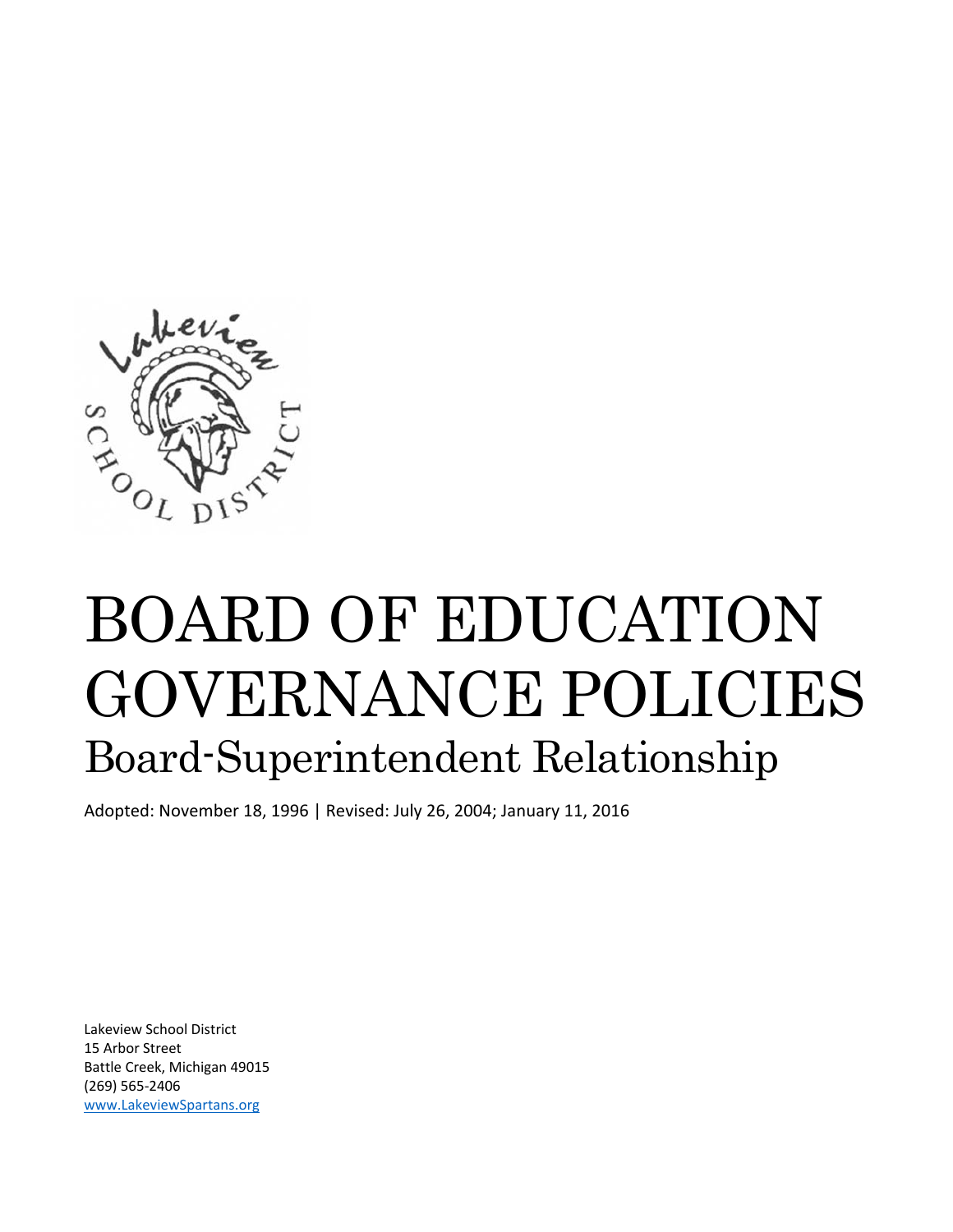

## **SR I - SUPERINTENDENT'S ROLE**

The Superintendent is accountable to the Board acting as a body. The Board will instruct the Superintendent through written policies, delegating to him/her the interpretation and implementation of those policies.

## **SR II - DELEGATION TO THE SUPERINTENDENT**

All Board authority assigned to staff is delegated through the Superintendent. All authority and accountability of staff, as far as the Board is concerned, is considered to be the authority and accountability of the Superintendent.

- A. The Board will direct the Superintendent to achieve specified results, for specified recipients, at a specified worth through the establishment of Ends policies. The Board will limit the latitude the Superintendent may exercise in practices, methods, conduct and other "means" to the ends through the establishment of *Superintendent Limitations* policies.
- B. As long as the Superintendent *uses any reasonable interpretation of the Board's Ends and Superintendent Limitations* policies, the Superintendent is authorized to establish all further policies, make all decisions, take all actions, establish all practices and develop all activities as permitted by the Michigan School Code.
- C. Should the Board change its Ends and/or Superintendent Limitations policies, the Board and its members will continue to respect and support the Superintendent's reasonable interpretations. Furthermore, the Superintendent will work toward the Ends by applying reasonable interpretation and while meeting Superintendent Limitations.
- D. Only decisions of the Board acting as a body are binding upon the Superintendent.
	- 1. Decisions or instructions of individual Board members, officers, or committees are not binding on the Superintendent except in rare instances when the Board has specifically authorized such exercise of authority.
	- 2. In the case of Board members or committees requesting information or assistance without Board authorization, the Superintendent can refuse such requests that require — in the Superintendent's judgment — a material amount of staff time or funds or is disruptive, except for legitimate FOIA requests.

## **SR III - SUPERINTENDENT JOB CONTRIBUTIONS**

The Superintendent's job contributions can be stated as performance in two areas:

- A. District accomplishment of the provisions of Board policies on Ends.
- B. District operation within the boundaries of prudence and ethics established in Board policies on *Superintendent Limitations*. The Superintendent is authorized to:
	- 1. Use any reasonable interpretation of the Board's Ends and Superintendent Limitations policies, thus establishing all non‐Board policies, making all decisions, taking all actions, establishing all practices, and developing all activities of the District, as permitted by the Michigan School Code.
	- 2. Uphold all legal responsibilities of the District, as defined by the Michigan School Code and comply with Board/Superintendent contract.
	- 3. Recommend the hiring and terminations of all District staff, as appropriate.
	- 4. Supervise and review the performance of District staff.